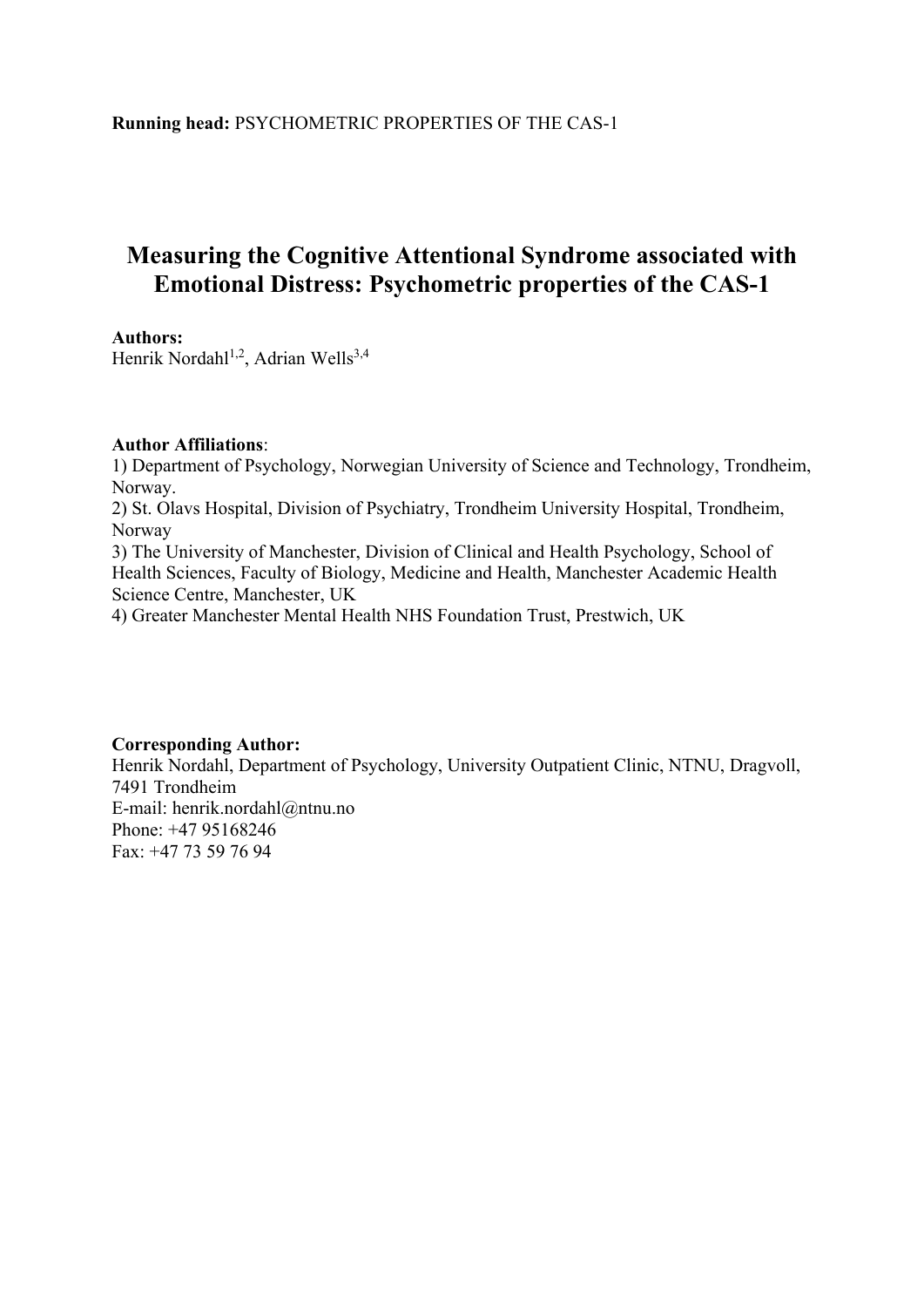# **Abstract**

The Self-Regulatory Executive Function model is the basis of metacognitive therapy and proposes that psychological disorders are caused by maladaptive beliefs about thinking (metacognitive beliefs) and a perseverative negative thinking style associated with them, named the cognitive attentional syndrome (CAS). The CAS-1 was devised and has been used as a clinical tool for assessment and monitoring of the cognitive attentional syndrome and underlying positive- and negative metacognitive beliefs during the course of treatment. The aim of this study is to assess the psychometric properties of the CAS-1. Seven-hundred and seventy-three participants completed a battery of self-report questionnaires at the crosssectional level, and 431 individuals also completed the same measures 6- and 12 weeks later. Confirmatory factor analysis supported the proposed three-factor solution of the measure, and the factors demonstrated good internal consistency ( $α$  ranging from .77 to .89), convergent validity, incremental validity, stability and discriminative validity were satisfactory. Our findings support the continued use of the CAS-1 in clinical and research settings.

**Keywords:** psychometric properties; CAS-1; metacognitive beliefs; cognitive attentional syndrome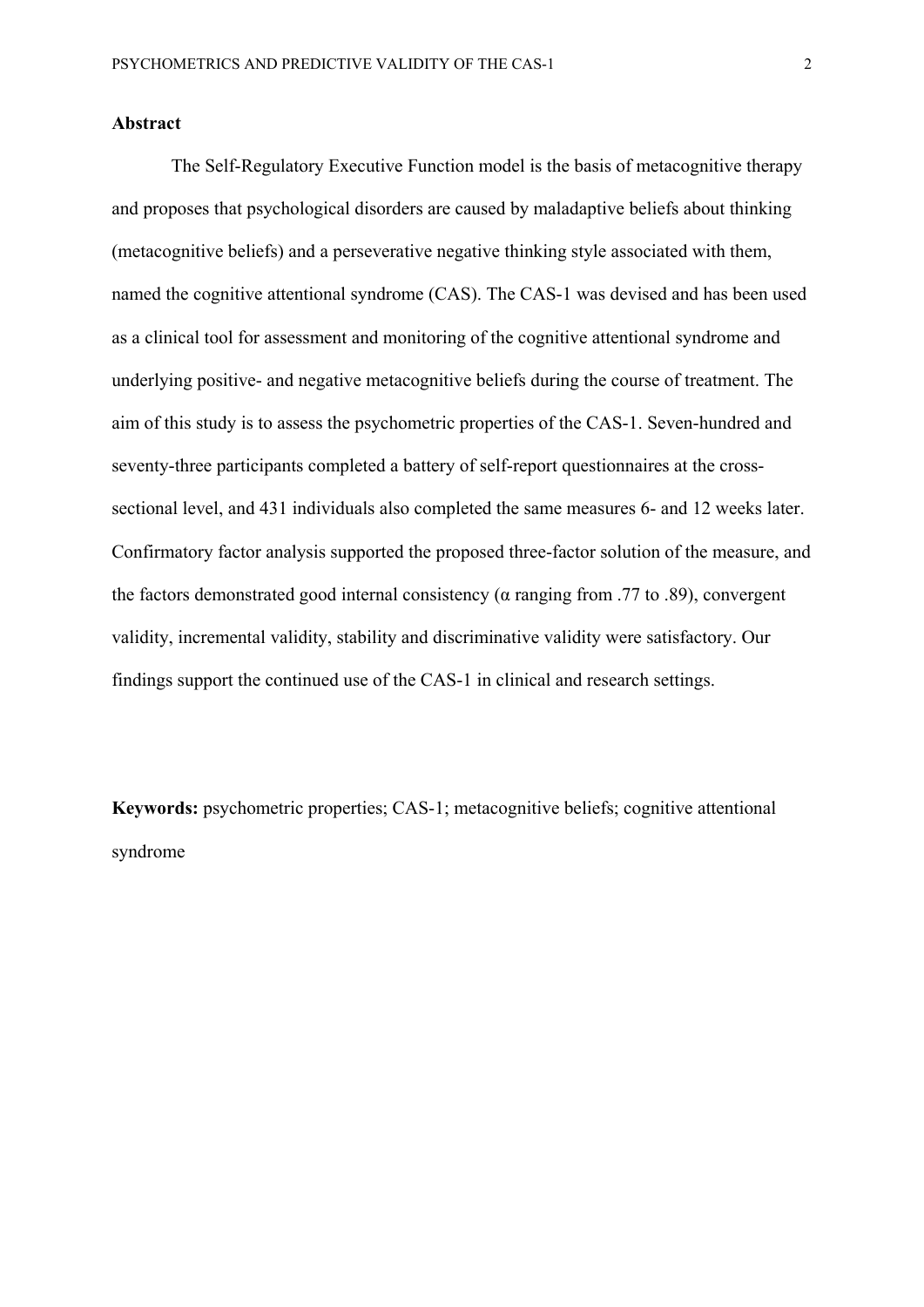# **1. Introduction**

Metacognitive therapy for psychological disorders (Wells, 2009) is based on the Selfregulatory Executive Function (S-REF) model (Wells & Matthews, 1994; 1996), which considers inflexible and recurrent styles of thinking in response to negative thoughts, feelings and beliefs as the proximal cause of disorder. This negative and perseverative thinking style is termed the cognitive attentional syndrome (CAS; Wells & Matthews, 1994). The CAS consists of worry/rumination, threat monitoring and unhelpful coping strategies, and is considered a transdiagnostic feature of psychopathology (Wells & Matthews, 1994; Wells, 2009).

The CAS is hypothesised to develop due to maladaptive metacognitions which include beliefs about thinking (i.e. metacognitive beliefs) (Wells, 2009). For example, holding the belief that worrying keeps one safe (positive metacognitive belief) disposes the person to worrying in response to a negative thought about potential danger. Furthermore, holding the belief that worrying is uncontrollable (negative metacognitive belief) leads to a persistence of worrying because the person invests reduced effort or uses unhelpful strategies to interrupt the process.

In line with the metacognitive model (Wells & Matthews, 1994), maladaptive metacognitive beliefs are positively associated with a wide range of psychological and behavioural problems (Sun, Zhu, & So, 2017; Gkika, Wittkowski, & Wells, 2017; Sellers, Varese, Wells, & Morrison, 2016). Furthermore, Metacognitive therapy (MCT; Wells, 2009) which was developed to directly modify the CAS and its underlying metacognitive beliefs appears to be an effective treatment for major depressive disorder and a range of anxiety disorders (Normann & Morina, 2018; Rochat, Manolov, & Billieux, 2018). Assessing and monitoring the CAS and underlying metacognitive beliefs is an integral part of conducting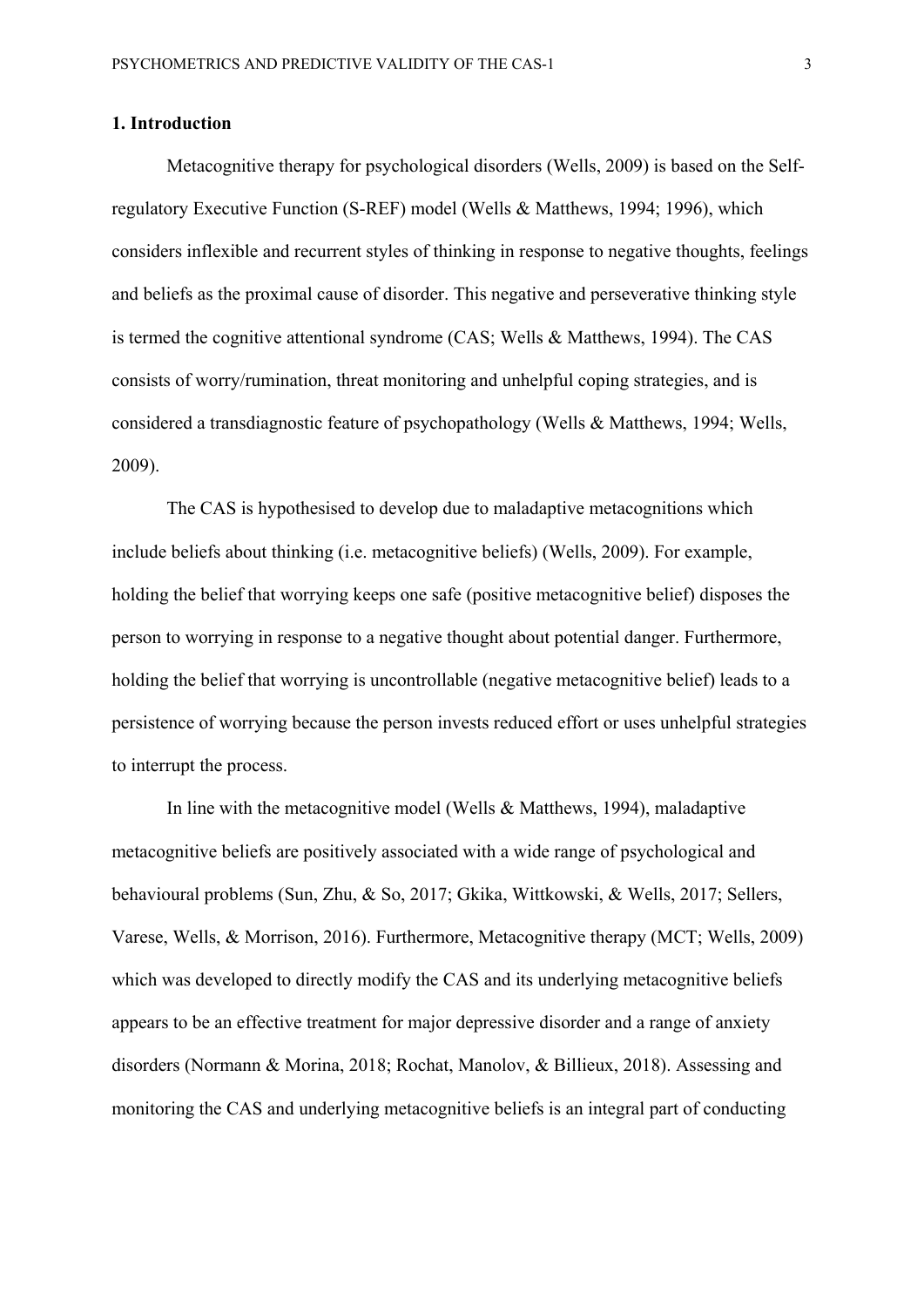MCT (Wells, 2009), and consequently there is a need for validated measures of this construct.

Different components of the CAS can be assessed with a variety of measures, for example the Ruminative Response Scale (RRS; Nolen-Hoeksema & Morrow, 1991) which assess tendency to ruminate, and the Penn-State Worry Questionnaire (PSWQ; Meyer, Miller, Metzger, & Borkovec, 1990) which assesses tendency to worry. However, these measures of thinking styles are at the trait rather than at the state level, and they do not assess metacognitive beliefs. The gold standard measure of metacognitive beliefs is the Metacognitions Questionnaire (Cartwright-Hatton & Wells, 1997) and the 30 item shortened version of this instrument is most commonly used (MCQ-30; Wells & Cartwright-Hatton, 2004). The MCQ-30 has good psychometric properties (e.g., Spada, Mohiyeddini, & Wells, 2008; Nordahl, Hjemdal, Hagen, Nordahl, & Wells, 2019) but it is not intended to measure metacognitive strategies and thinking styles (i.e. the CAS) and it is also a trait measure. Thus, for clinical purposes the CAS-1 was developed to measure primary metacognitive beliefs and thinking/coping styles simultaneously and at a state-level (i.e. in the past week). The benefits of such a measure are that it provides a time-efficient way to assess key components of the metacognitive approach in clinical work.

The CAS-1 (Wells, 2009) is a 16-item self-report measure that assesses four dimensions; worry/rumination, threat monitoring, coping behaviours, and metacognitive beliefs. The first two items reflect the amount of time spent worrying or 'dwelling' on problems and focusing attention on threat. The next six items capture the frequency of unhelpful strategies used to cope with negative thoughts or feelings (e.g., "Tried not to think about things"), and the final eight items assess positive and negative metacognitive beliefs about the CAS (e.g., "Worrying helps me cope"; "I cannot control my thoughts").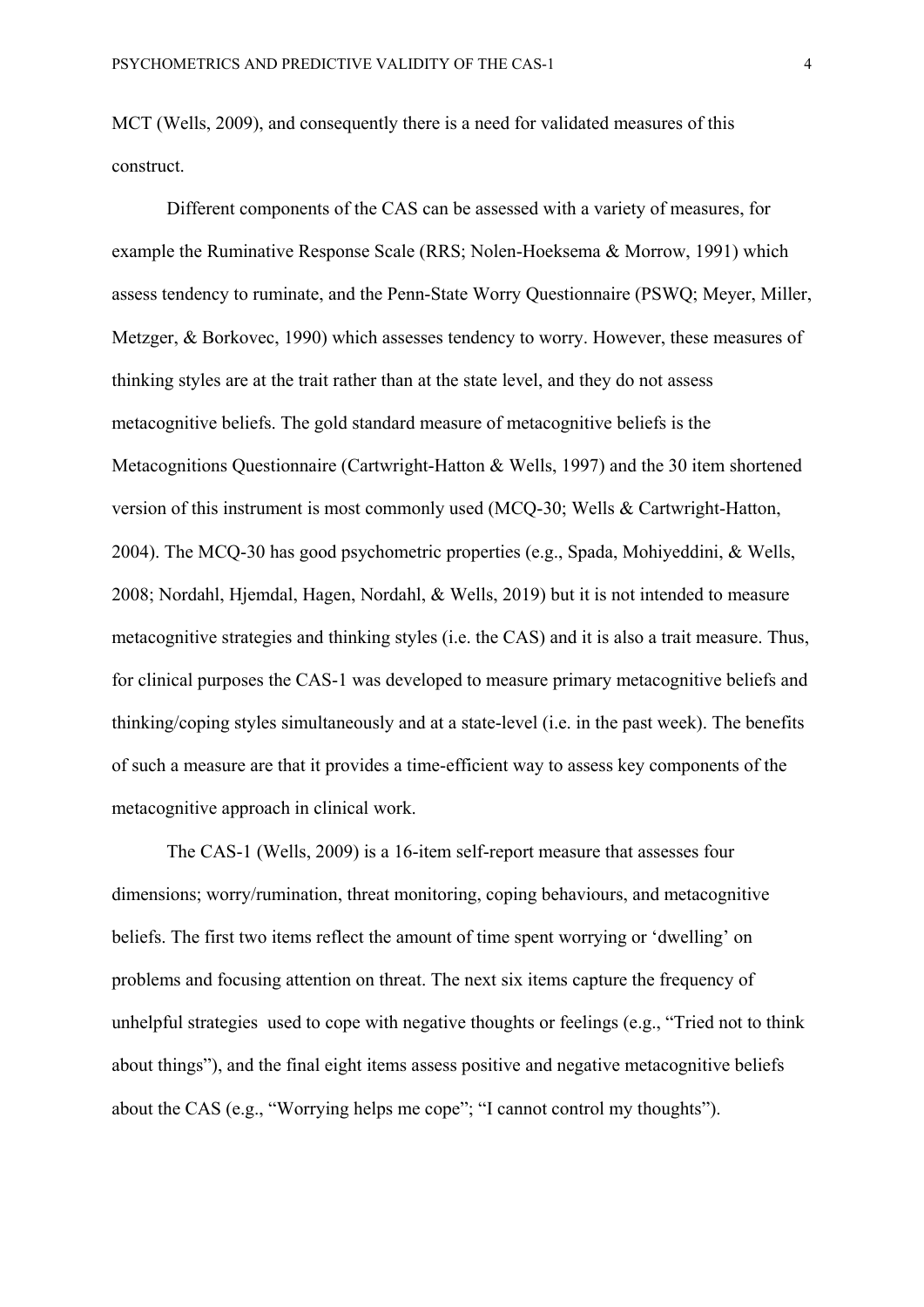In line with its intended use, several clinical studies have used the CAS-1 to assess and monitor metacognitive strategies and beliefs during treatment. For example, Hutton, Morrison, Wardle and Wells (2014) used the measure in a case-series of individuals with schizophrenia treated with MCT. Other studies have used it in the context of MCT for Social anxiety disorder (Nordahl & Wells, 2018), and a randomised trial of MCT versus mindfulness meditation (Capobianco, Reeves, Morrison, & Wells, 2018). Hoffart, Johnson, Nordahl, and Wells (2018) used it to explore within-person relationships and mechanisms of change in treatment of patients with treatment resistant anxiety. Together, these studies indicate that the CAS-1 is sensitive to treatment effects and its dimensions might predict outcomes.

Although developed primarily for treatment settings, several studies have also used the measure in non-clinical research. For the CAS-1 total score, good internal consistency has been reported in a large non-clinical sample ( $\alpha$  = .86; Fergus, Bardeen, & Orcutt, 2012), in a large community sample ( $\alpha$  = .85; Kowalski & Dragan, 2019), in a clinical sample of patients with either a primary mood or anxiety disorder ( $\alpha$  = .78; Fergus, Valentiner, McGratch, Gier-Lonsway, & Jencius, 2013), and in a sample of patients with psychosis ( $\alpha$  = .85; Sellers, Wells, Parker, & Morrison, 2018). Sellers et al (2018) divided the CAS-1 items into metacognitive strategies and beliefs, and reported that these subscales had acceptable internal consistency ( $\alpha$  = .70 for strategies,  $\alpha$  = .81 for beliefs). Hoffart et al. (2018) divided the items into metacognitive strategies and negative- and positive beliefs, and reported that these subscales had good internal consistency in a sample of treatment-resistant anxiety patients ( $\alpha$ ) = .84 for strategies,  $\alpha$  = .86 for negative beliefs,  $\alpha$  = .87 for positive beliefs). The CAS-1 total score has also demonstrated convergent, concurrent, incremental, predictive and discriminative validity (Fergus et al., 2012; 2013; Fergus & Scullin, 2017; Kowalski & Dragan, 2019; Sellers et al., 2018).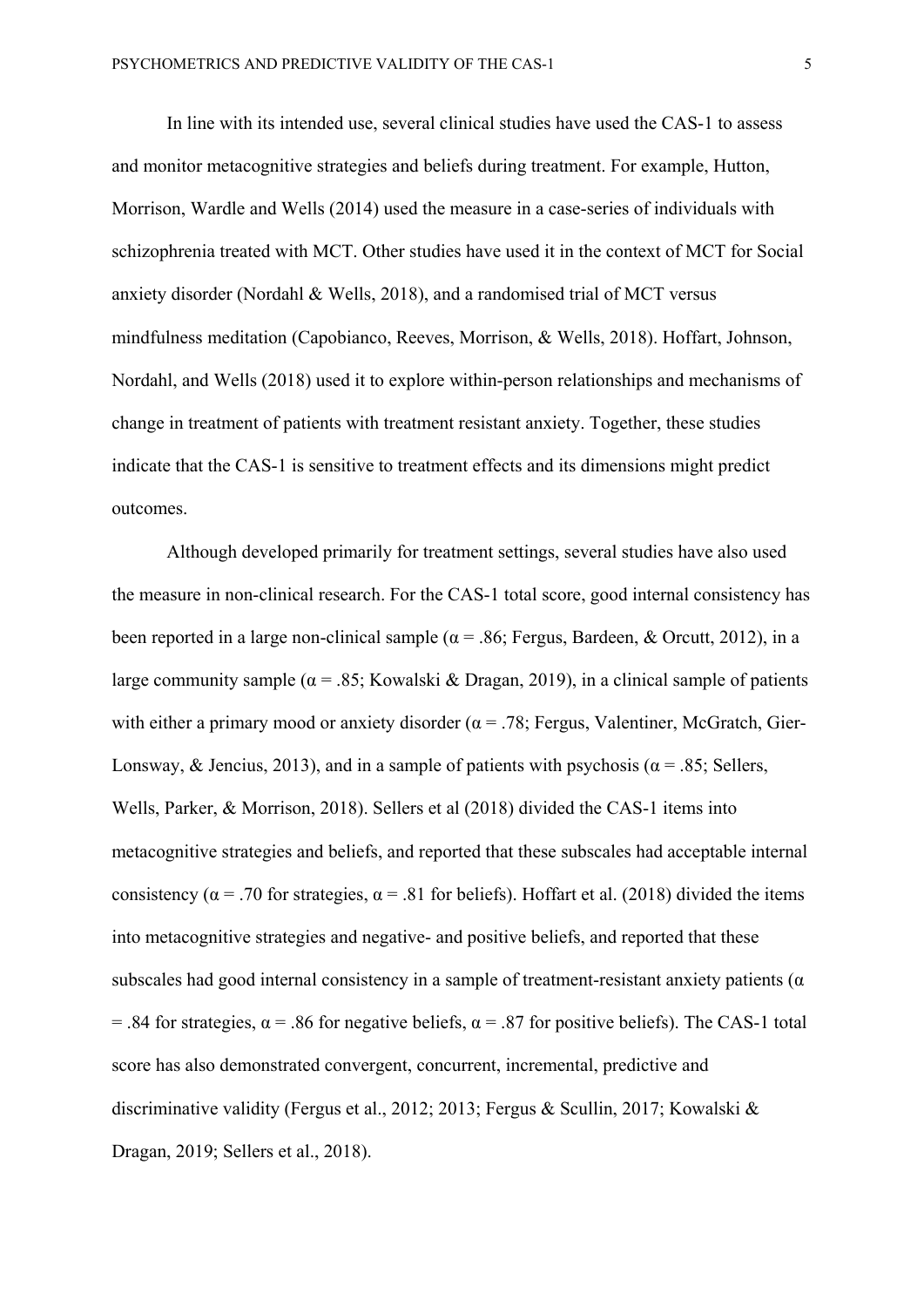In sum, preliminary evidence supports the continued use of the CAS-1 in clinical and research setting, but as noted by Hoffart et al. (2018), Fergus et al. (2013) and Sellers et al. (2018), further evaluation of the psychometric properties and in particular the factor structure of the CAS-1 is needed.

One study by Kowalski and Dragan (2019) set out to evaluate the factor structure in a large community sample. In this study, confirmatory factor analyses were used to test a 2-, 3-, 4-, and 5-factor model of the measure. The authors reported that the 2-factor model, consisting of separable strategy and metacognitive beliefs factors provided the best fit to the data. The two-factor solution was reported to be a better fit than a three-factor solution where the metacognitive beliefs were divided in positive- and negative beliefs. The study by Kowalski and Dragan (2019) makes a valuable contribution in exploring the psychometric properties of the measure, nevertheless there are several important questions about the psychometric properties of the CAS unanswered. For example, data on the convergent, incremental and discriminative validity of individual factors remains to be explored as does their stability over time.

Taken together, previous studies have either used dimensions from the CAS-1 to measure aspects of the CAS or endorsement of metacognitive beliefs, or computed a total score as a marker of the CAS based on the assumption that the CAS is fundamentally a single construct represented by both metacognitive beliefs and metacognitive strategies. However, the metacognitive model distinguishes between components of the CAS and metacognitive therapy uses techniques that modify strategies and negative and positive beliefs. We therefore set out to test a three-factor model of the CAS-1, to report on its psychometric performance, and specifically assess its discriminative validity in a large convenience sample. We tested if the three-factor model of the CAS-1 (CAS strategies, positive beliefs, and negative beliefs) provides a good fit to the data in a test of construct validity, and if these subscales showed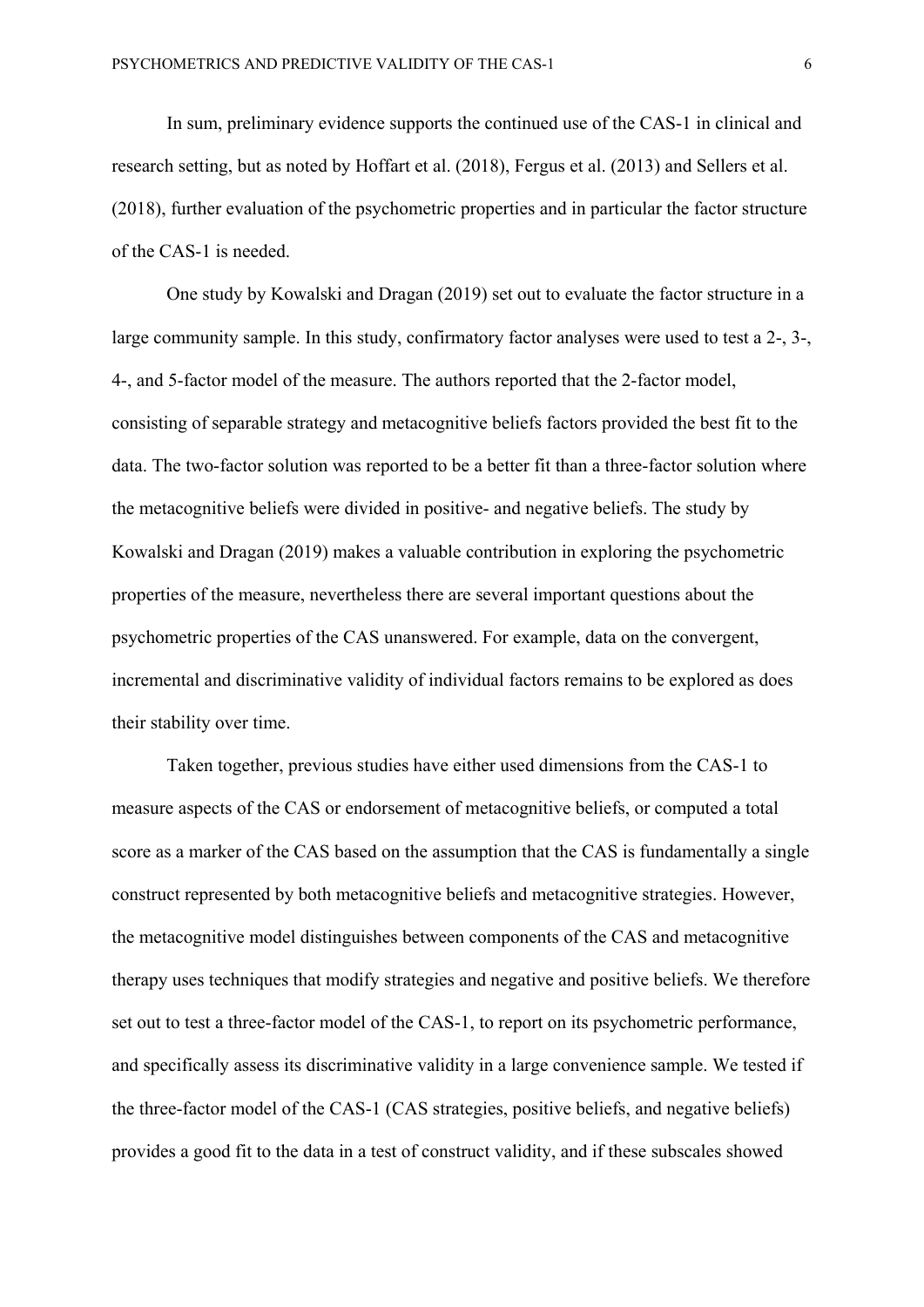acceptable internal consistency, positive inter-correlations, convergent and incremental validity, stability over time, and discriminative validity.

# **2. Methods**

# *2.1 Participants and procedure*

Participants were invited to take part in a longitudinal survey of mental health through advertisement on social media. They were recruited at convenience using an online survey program, and voluntary organizations for mental health in Norway distributed information about the survey to their social media followers. The survey consisted of a battery of selfreport questionnaires delivered at four time points, approximately 6 weeks apart. The present study was planned to be based on data from the first three time points, as the CAS-1 was not administered at the fourth time point. Participants that completed the survey at all time points were invited to participate in a lottery to win a personal computer. The study was approved by the Regional Committees for Medical and Health Research Ethics (ref.nr. 2017/906/REK midt). Informed consent was obtained from all individual participants included in the study.

At time 1, seven-hundred and seventy three (773) participants were recruited. In the total sample, five-hundred and eighty-two (75.3%) were female, and the mean age was 34.16  $(SD = 13.01)$ . In terms of civil status the sample consisted of 234 (30.3%) singles, 121 (15.7%) in a relationship, 373 (48.3%) cohabitant/married, 36 (4.7%) divorced/separated, and 4 (0.5%) widowed. Five (0.1%) participants did not report their civil status. In terms of occupational status, 263 (34.0%) reported they were students, 329 (42.6%) reported they were working, 23 (3.0%) reported they were unemployed, 33 (4.3%) reported they were retired, and 122 (15.8%) reported they were on short- or long term sick leave. Three (0.4%)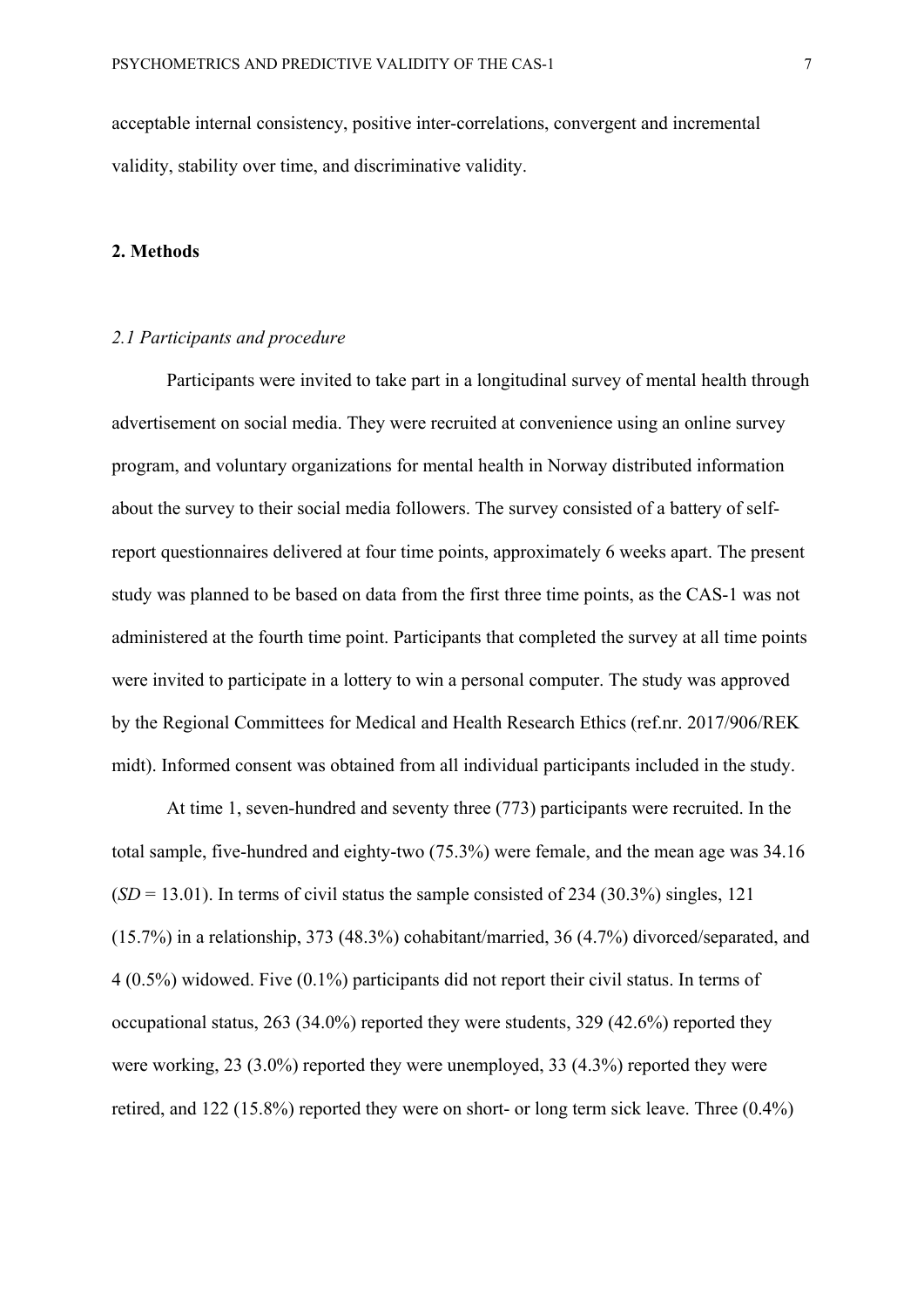did not report their occupational status. Three-hundred and five (39.5%) had completed higher education; at least three years at a university or equivalent.

Of the original sample, 342 (44.2%) of the participants did not complete the survey at time 2 and/or time 3, and were therefore not eligible to be used for assessing test-retest reliability of the CAS-1. This left us with a subsample of four-hundred and thirty-one participants that completed the survey at all three time points. In this re-test sample, threehundred and twenty-four (75.2%) were female, and the mean age was 34.64 (*SD* = 12.37). In terms of civil status the sample consisted of 132 (30.6%) singles, 67 (15.5%) in a relationship, 209 (48.5%) cohabitant/married, 22 (5.1%) divorced/separated, and 1 (0.2%) widowed. In terms of occupational status, 146 (33.9%) reported they were students, 194 (45.0%) reported they were working, 10 (2.3%) reported they were unemployed, 13 (3.0%) reported they were retired, and 68 (15.8%) reported they were on short- or long term sick leave. One-hundred and ninety-eight (45.9%) had completed higher education; at least three years at a university or equivalent. Furthermore, we compared the completers  $(n = 431)$  with the 342 participants that dropped out of the study after T1 to check if completers differed from non-completers, but found no differences in age ( $p = .512$ ), gender ( $p = .540$ ), civil status ( $p = .952$ ) or occupational status ( $p = .111$ ).

# *2.2 Measures*

The CAS-1 (Wells, 2009) is a 16-item self-report tool based on the metacognitive model of psychological disorders which was developed to assess dimensions of the cognitive attentional syndrome; strategies and metacognitive beliefs in clinical practice. It consists of four scales, and these scales provide a means of monitoring changes in worry/rumination, threat monitoring, unhelpful coping behaviours and metacognitive beliefs. Items 1, 2, and 3A to 3F measure CAS-strategies and are scored on a scale from 0 (none of the time) to 8 (all of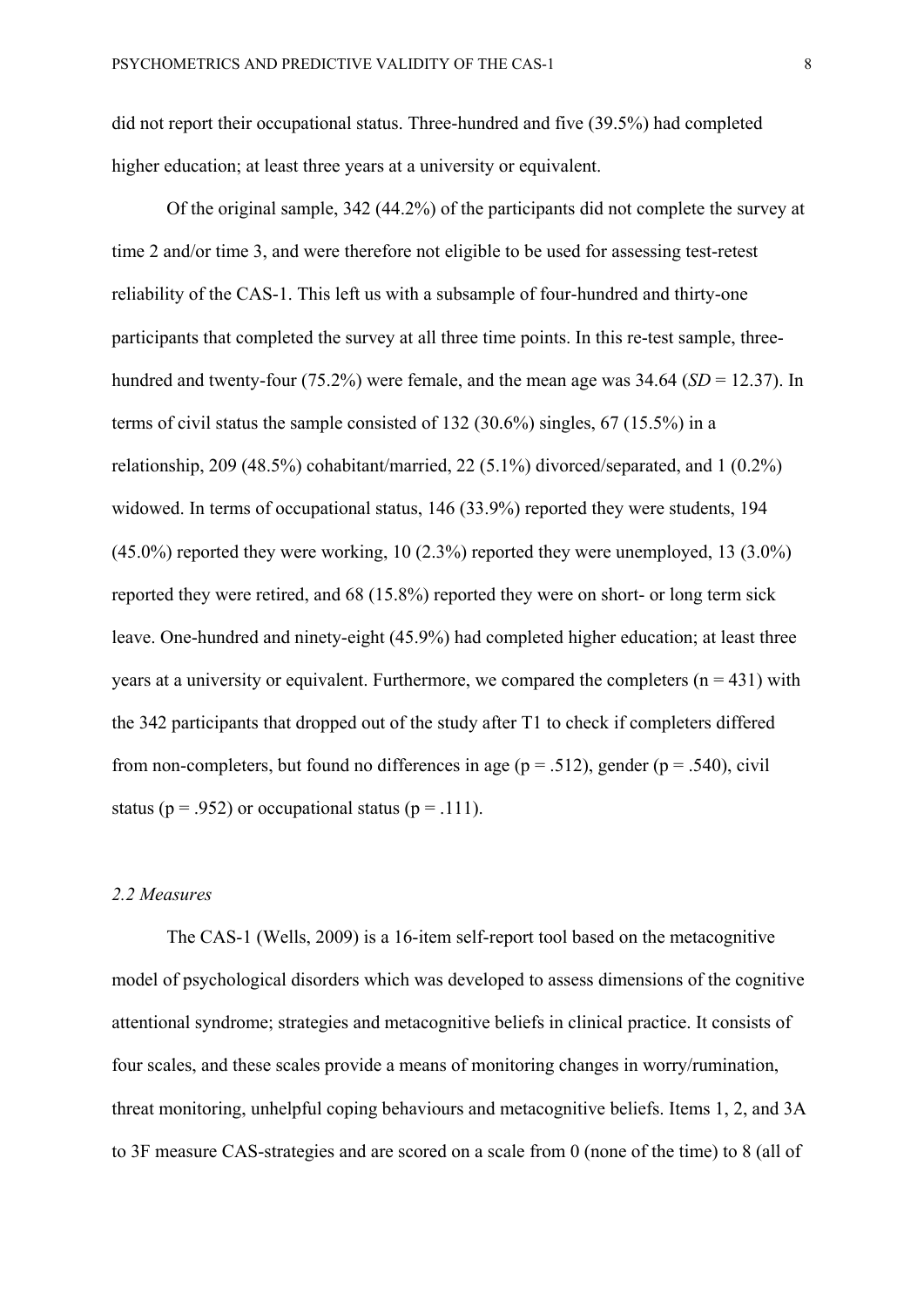the time). Items measuring metacognitive beliefs are scored on a scale from 0 (I do not believe this at all) to 100 (I'm completely convinced this is true). Item 4A ("Worrying too much could harm me"), 4B ("Strong emotions are dangerous"), 4C ("I cannot control my thoughts"), and 4D ("Some thoughts could make me lose my mind") measure negative metacognitive beliefs, while item 4E ("Worrying helps me cope"), 4F ("Focusing on possible threat can keep me safe"), 4G ("It is important to control my thoughts"), and 4H ("Analyzing my problems will help me find answers") measure positive metacognitive beliefs. The CAS-1 total scale has shown good internal consistency in previous studies (Kowalski & Dragan, 2019; Fergus et al., 2012; 2013; Sellers et al., 2018).

Liebowitz Social Anxiety Scale (LSAS; Liebowitz, 1987; Fresco et al., 2001) is a 24 item self-report scale assessing social anxiety severity. The respondent is asked to rate the degree of fear and avoidance in different social situations during the past week. Each item is rated on a 4-point scale, indicating degree of fear  $(0 = none, 1 = mild, 2 = moderate, 3 =$ severe) and avoidance ( $0 =$  never,  $1 =$  occasionally,  $2 =$  often,  $3 =$  usually) separately. The instrument has shown excellent internal consistency ( $\alpha$  = .96; Dos Santos, Loureiro, Crippa, & de Lima Osório, 2013). In the current study the internal consistency was excellent ( $\alpha$  = .98).

Self-Beliefs Related to Social Anxiety Scale (SBSA; Wong & Moulds, 2009) is a 15 item self-report scale which was developed to assess the strength of social phobic beliefs based on the Clark and Wells (1995) model of social phobia. Responses are required on an 11-point Likert scale ranging from 0 (do not agree at all) to 100 (strongly agree). Higher scores reflect stronger endorsements of the beliefs in question. The measure has shown good internal consistency ( $\alpha$  = .94) (Wong, Moulds, & Rapee, 2014). In the current study, the Cronbach's alpha was .96 for the total scale.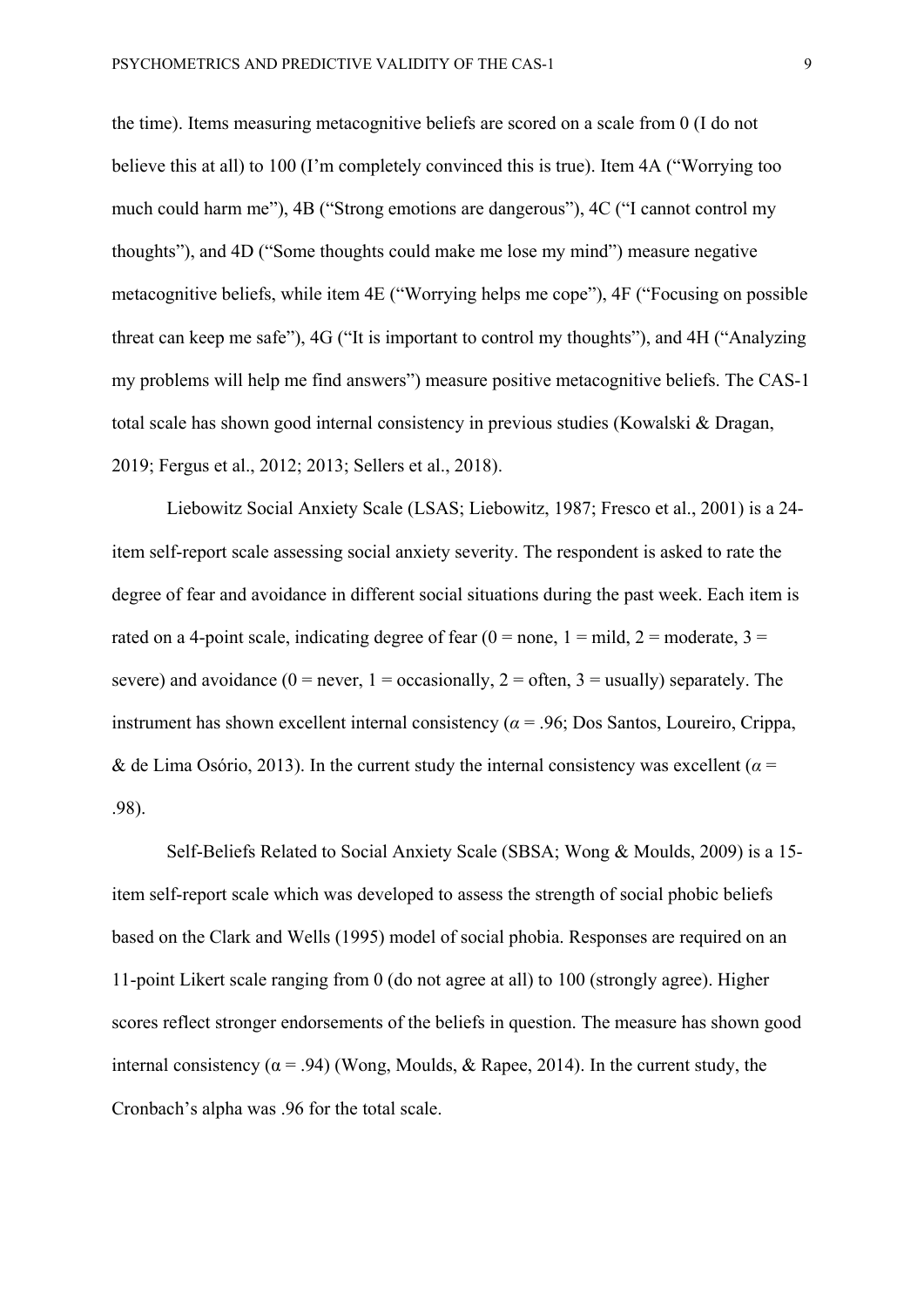The Patient Health Questionnaire (PHQ-9; Kroenke, Spitzer, & Williams, 2001) is a 9-item self-report tool, based on the nine criteria for diagnosing depression in DSM-IV. Each item is scored on a scale from 0 (not at all) to 3 (nearly every day). Total scores range from 0 to 27, higher scores indicate higher levels of depression symptoms. Evidence supports the PHQ-9 as a valid instrument for measuring depression (Kroenke, Spitzer, Williams, & Löwe, 2010) and the established cut-off score for clinical 'caseness' is a score of 10 or above (Manea, Gilbody, & McMillan, 2015). In this study, the internal consistency was excellent ( $\alpha$ )  $= .92$ ).

Generalized Anxiety Disorder-7 (GAD-7; Spitzer, Kroenke, Williams, & Löwe, 2006) is a 7-item self-report tool assessing severity of generalized anxiety disorder symptoms. The respondent is asked to indicate how often during the past two weeks he or she has been bothered by the listed problems (e.g. "Feeling nervous, anxious or on the edge", "Trouble relaxing") on a 4-point scale from 0 (not at all) to 4 (nearly every day). Total scores range from 0 to 28, higher scores indicate higher levels of generalized anxiety symptoms, and the established cut-off score for clinical 'case-ness' is a score of 10 or above (Löve et al., 2008). The instrument has shown excellent internal consistency ( $\alpha$  = .92) and good test-retest reliability ( $r = .83$ ; Spitzer et al., 2006). In the current study the internal consistency was excellent ( $\alpha$  = .90).

### *2.3 Overview of statistical procedures*

IBM SPSS AMOS version 25 was used to run confirmatory factor analysis (CFA) to assess the goodness of fit of the three-factor structure of the CAS-1 and offer a test of construct validity. The three factors are: 1. CAS-strategies (e.g. worry, threat monitoring, coping strategies); 2. Positive;- and 3. Negative metacognitive beliefs. Additionally, we also tested two alternative models (a 1-factor solution, and a 2-factor consisting of strategies and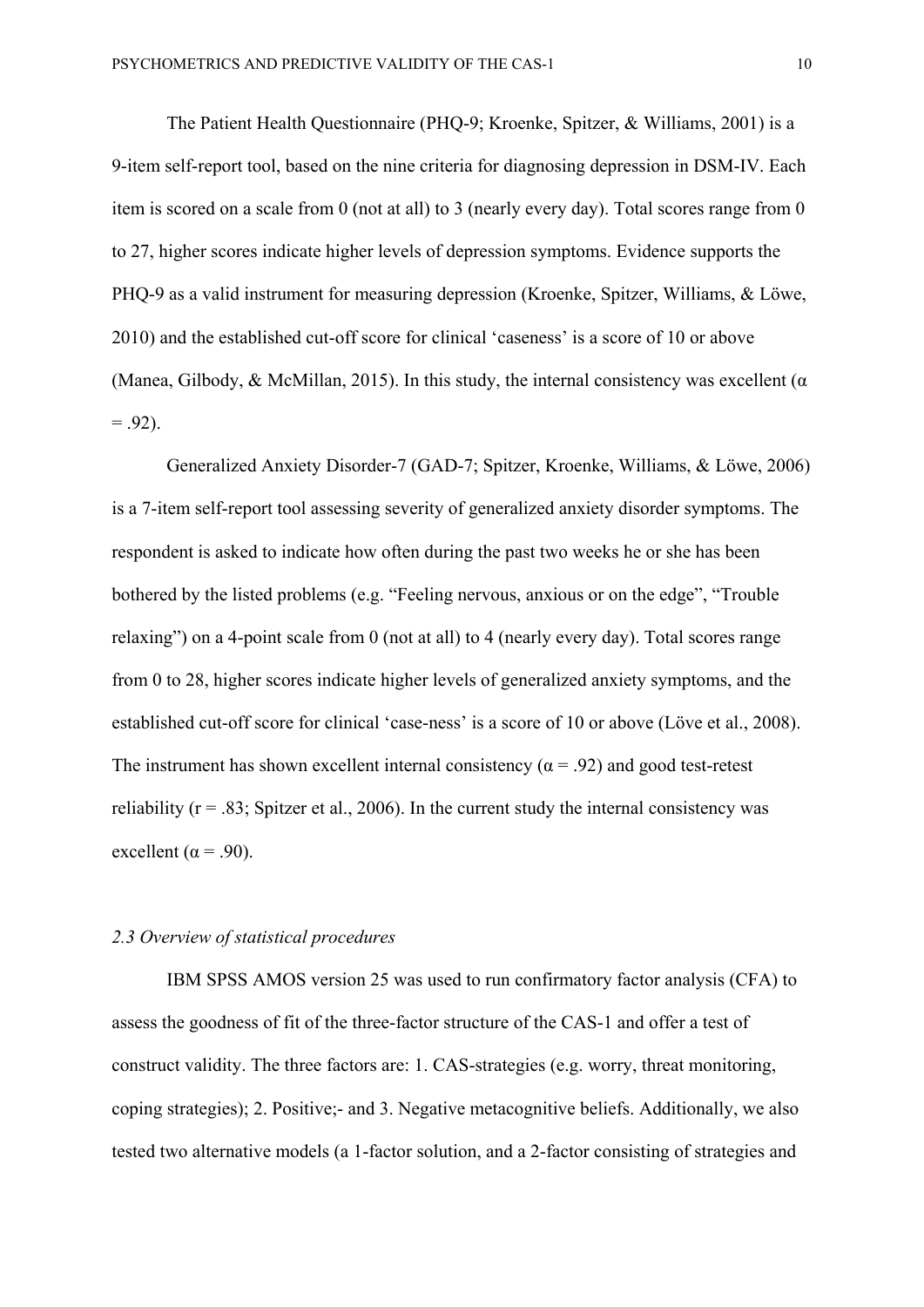beliefs) as a means to explore if the hypothesised 3-factor model provided the better fit to the data. To accommodate that the CAS and metacognitions are measured in different ways, the CAS-1 was standardised so that all items reflected a scale score of 0-8.

For purposes of CFA it is recommended that several fit indices are used to assess model fit and should consist of the following: chi-square and degrees of freedom (DF); an absolute fit index (e.g., root mean square error of approximation [RMSEA], standardized root mean residual [SRMR]); one incremental fit index (e.g., Tucker-Lewis index [TLI] and comparative fit index [CFI]; a goodness of fit index (e.g., TLI and CFI); and a badness of fit index (e.g., SRMR and RMSEA) (Hair, Black, Babin, & Anderson, 2014). We used each of these indices to assess model fit allowing for a comprehensive analysis of fit and to reduce the risk of selection bias of fit indices that indicate a better fit. For an acceptable model fit, the CFI and TLI should be higher than .90 (Garver & Mentzer, 1999), and the SRMR and RMSEA score is recommended to be below .08 and .09 (Hu & Bentler, 1999). Moreover, the chi-square is recommended to be non-significant, but this is a very stringent criteria to use as the chi-square statistic is very sensitive to sample sizes and models with larger numbers of observed variables (Hair et al., 2014).

IBM SPSS Statistics version 25 was used to calculate means and SDs, internal consistency (Cronbach's alphas) and bivariate correlations to assess convergent validity and test-rest reliability. We used hierarchical linear regression analysis to test the incremental validity of the CAS-1 for social anxiety symptoms, whilst a hierarchical logistic regression was run to test discriminative validity based on the cut-off for caseness on the PHQ-9 and GAD-7. In these models, the metacognitive predictors were entered in the causal order as specified by the metacognitive model (Wells, 2009) with maintenance factors entered last. Thus, positive metacognitive beliefs entered the model first, negative metacognitive beliefs second, and strategies on the last step.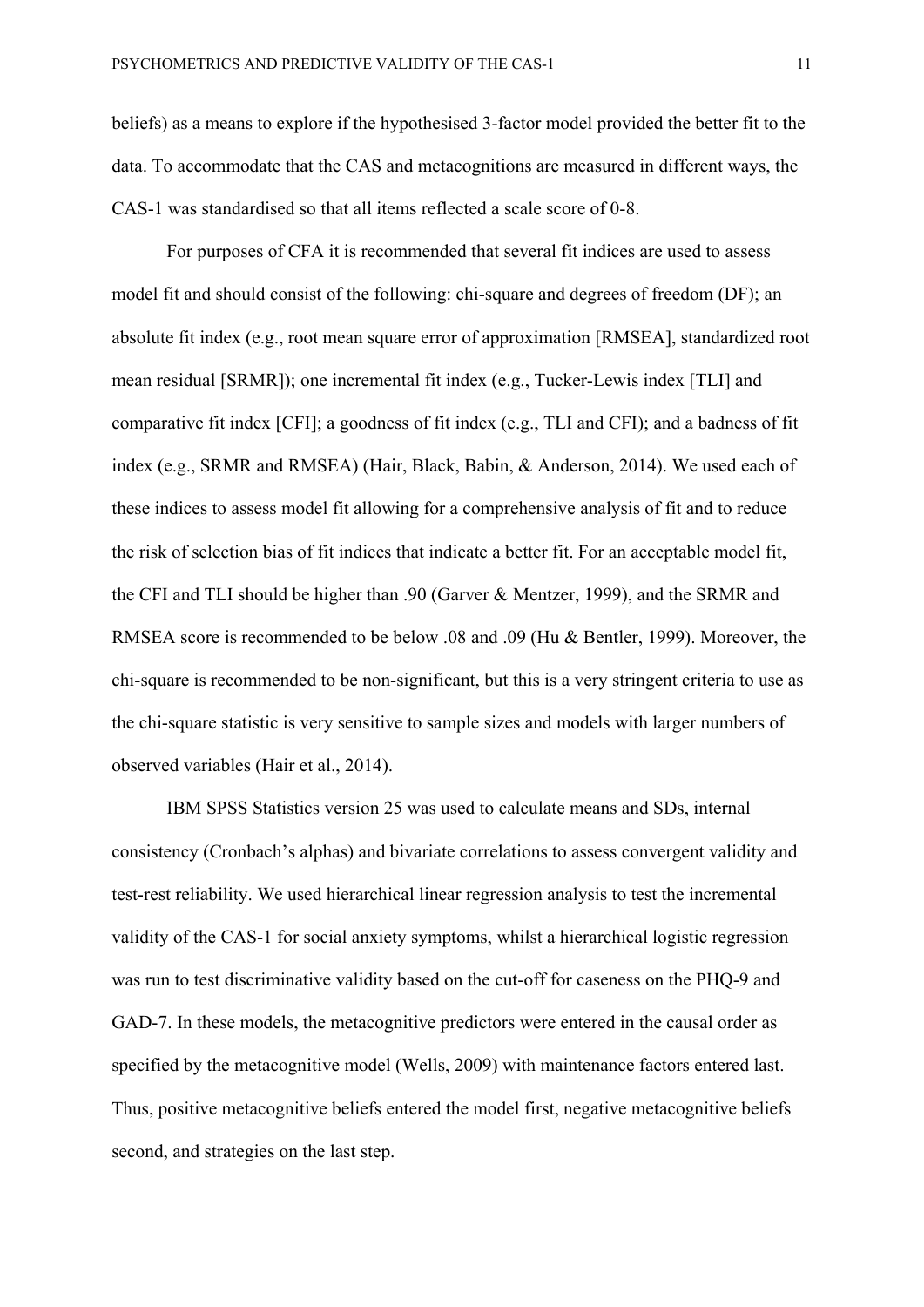Incremental validity of the CAS-1 was tested in the cross-sectional data where social anxiety (LSAS) was used as the dependent variable. In a secondary analysis, we ran the same model but also controlled for negative social Self-beliefs which has been established as an important factor underlying social anxiety in cognitive models (e.g., Clark & Wells, 1995) to provide a stringent test of incremental validity of the factors by removing overlap with cognition.

Discriminant validity of the CAS-1 was tested in the cross-sectional data using two hierarchical logistic regressions; one for generalized anxiety and one for depression. In both models, participants were dived in two groups based on established cut-off scores for clinical 'caseness' on the PHQ-9 and the GAD-7, and group membership was used as the dependent variable. A score of 10 or above is considered the optimal cuff-off on both measures (Manea et al., 2015; Löve et al., 2008). Positive metacognitive beliefs were entered in step 1, Negative metacognitive beliefs were entered in step 2, and the Strategies were entered in step 3. In a secondary analysis, we reran the same model but controlled gender and age before entering the metacognitive factors.

# **3. Results**

# *3.1 Factorial structure of the CAS-1*

The hypothesized three factor measurement model (strategies, positive- and negative metacognitive beliefs) showed the following fit indices:  $\chi^2(101) = 876.64$ , p < .01, CFI = .87, TLI = .84, SRMR = .06, RMSEA = .10 (90% CI = .097-.109). Furthermore, we inspected modification indices and M.I.  $> 40$  (as in the study by Kowalski and Dragan (2019)) were deemed suitable for introducing inter-correlation between item errors within the same factor to maximize the fit of the model while avoiding overfitting the model. Thus, three of the error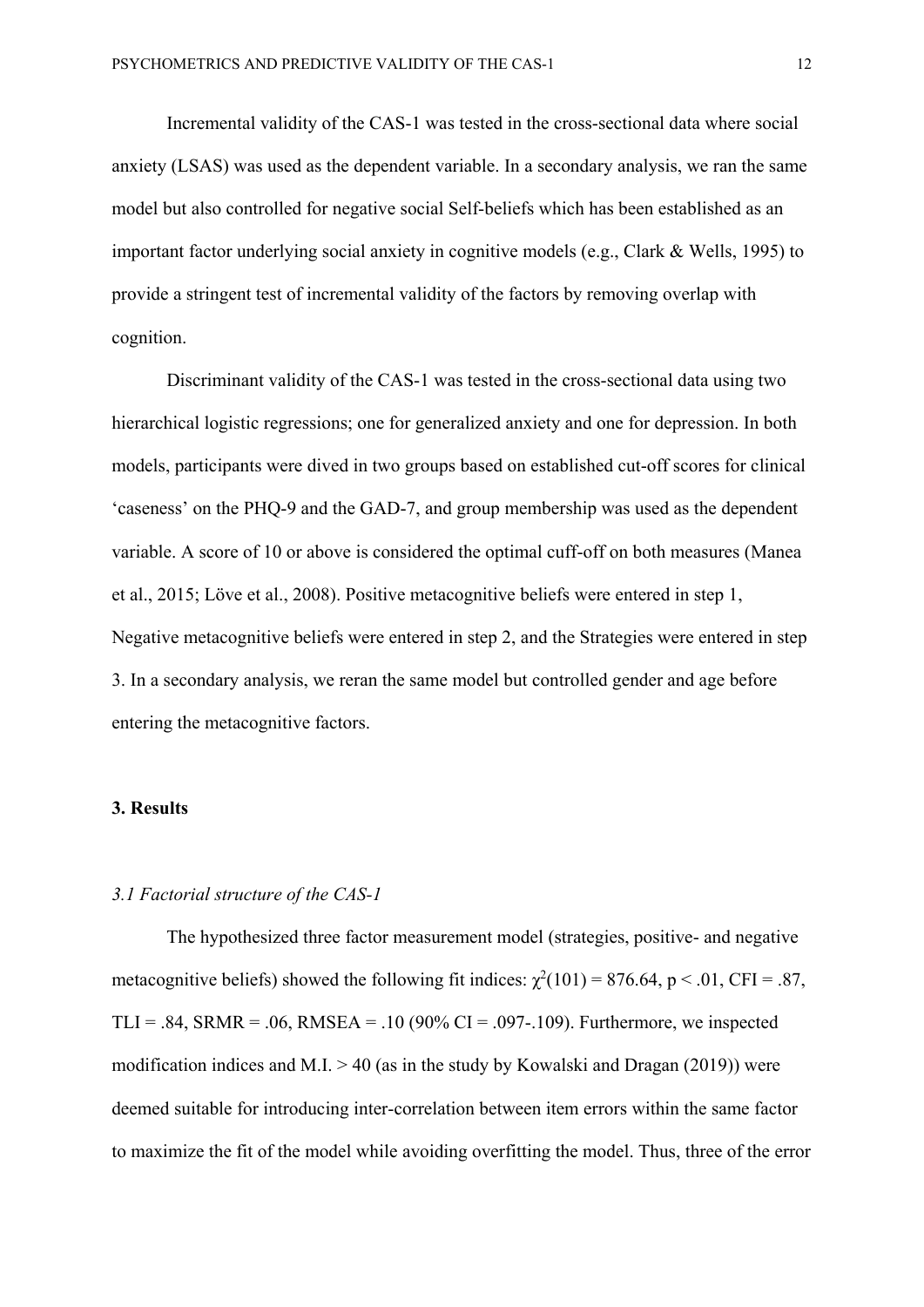terms within the CAS-factor were allowed to be correlated. This model is shown in figure 1 and showed the following fit indices  $\chi^2(98) = 417.451$ , p < .01, CFI = .95, TLI = .93, SRMR  $= .04$ , RMSEA  $= .07$  (90% CI  $= .060$ -.074).

Insert figure 1 about here

#### *3.2 Descriptive data and internal consistency for the three-factor structure of the CAS-1*

Means with SDs and Cronbach's alphas for the CAS-1 subscales are presented in table 1.

# Insert table 1 about here

# *3.3 Convergent validity*

Convergent validity of the CAS-1 was tested by correlating the subscales with related concepts: the GAD-7, PHQ-9 and LSAS. The mean score in the T1 sample  $(N = 773)$  was 7.60 (*SD* = 5.31) on the GAD-7, 9.43 (*SD* = 6.98) on the PHQ-9, and 45.69 (*SD* = 31.48) on the LSAS. A significant large positive relationship was found between the cognitive attentional syndrome (CAS) strategies and the symptom measures. A significant moderate relationship was found between negative metacognitive beliefs and symptom domains, and a significant but weak positive relationship was found between positive metacognitive beliefs and symptoms. Furthermore, the CAS-1 factors showed moderate significant and positive inter-correlations. The bivariate correlations are shown in table 2.

Insert table 2 about here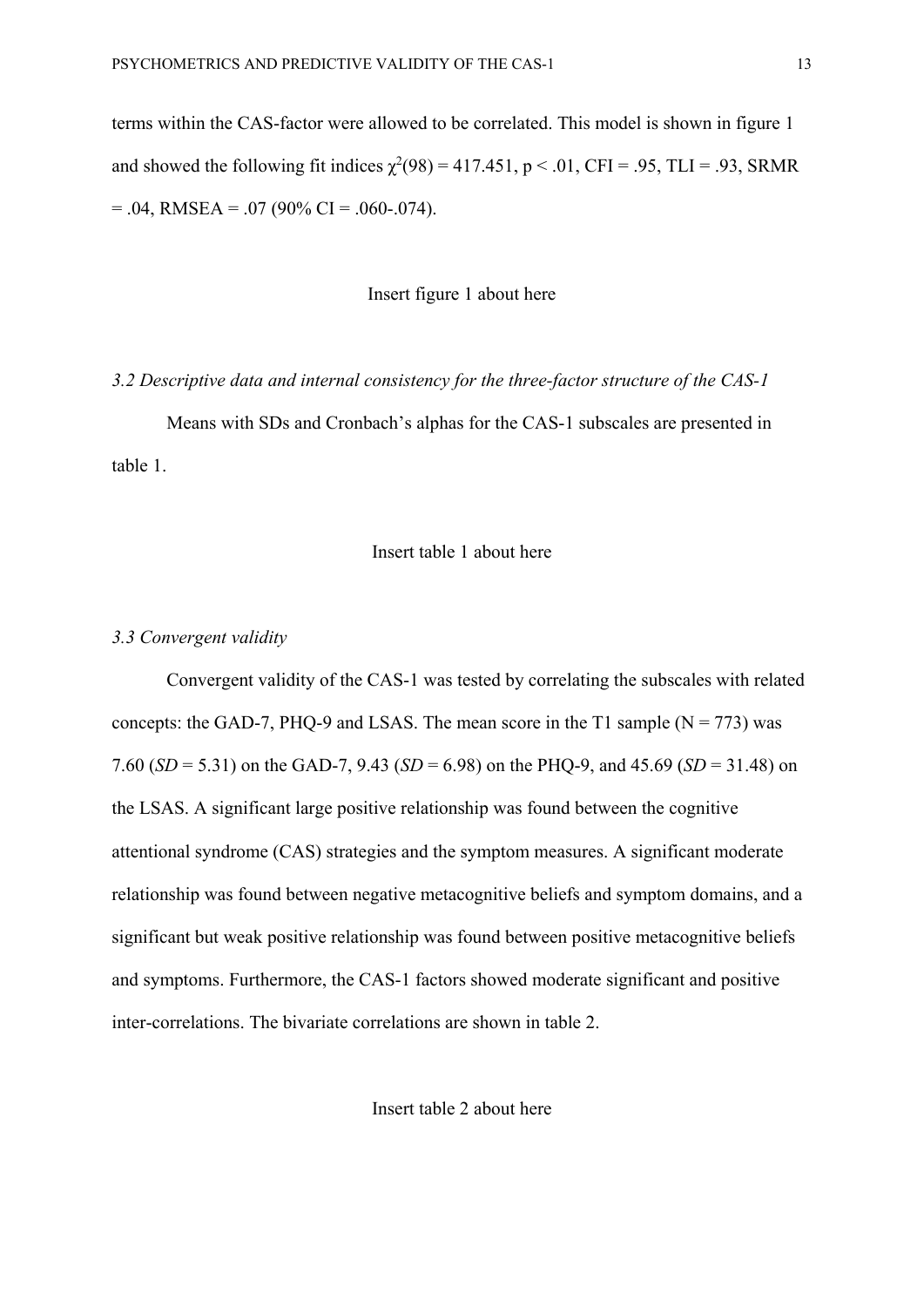# *3.4 Incremental validity*

Incremental validity of the CAS-1 was tested by running a hierarchical regression analysis where social anxiety (LSAS) was used as the dependent variable and we controlled for gender and age. Each step of the regression was significant. Gender and age accounted for 2.1% of the variance in step 1. Positive metacognitive beliefs accounted for an additional 16.6% of the variance in step 2, negative metacognitive beliefs accounted for an additional 11.2% of the variance in step 3, and the strategies accounted for an additional 19.3% of the variance in step 4. The regression models are presented in table 3.

In a secondary analysis of incremental validity of the CAS-1 factors, we also controlled for self-beliefs related to social anxiety (SBSA) in step 2 before entering the metacognitive factors in steps 3 to 5. The mean score in the T1 sample  $(N = 773)$  was 59.40  $(SD = 40.30)$  on the SBSA. Each step of the regression was significant. Social self-beliefs accounted for a substantial part of the variance in step 2 (48.8%). Moreover, positive metacognitive beliefs accounted for an additional 0.8% of the variance in step 3, negative metacognitive beliefs accounted for an additional 1.6% of the variance in step 4, and the strategies accounted for an additional 6.2% of the variance in step 5.

### Insert table 3 about here

#### *3.5 Test-retest reliability*

In order to test the stability of the CAS-1 subscales over a period of time, bivariate correlations were used between individual subscales from t1 to t2 (6 weeks apart) and from t1 to t3 (3 months apart). Over 6 weeks, the test-retest correlations were as follows ( $n = 431$ ): Strategies = .81; NEG = .75; and POS = .77, and over 3 months ( $n = 431$ ), the test-retest correlations were: Strategies = .78; NEG = .75; and  $POS = .78$ . As a comparison, we explored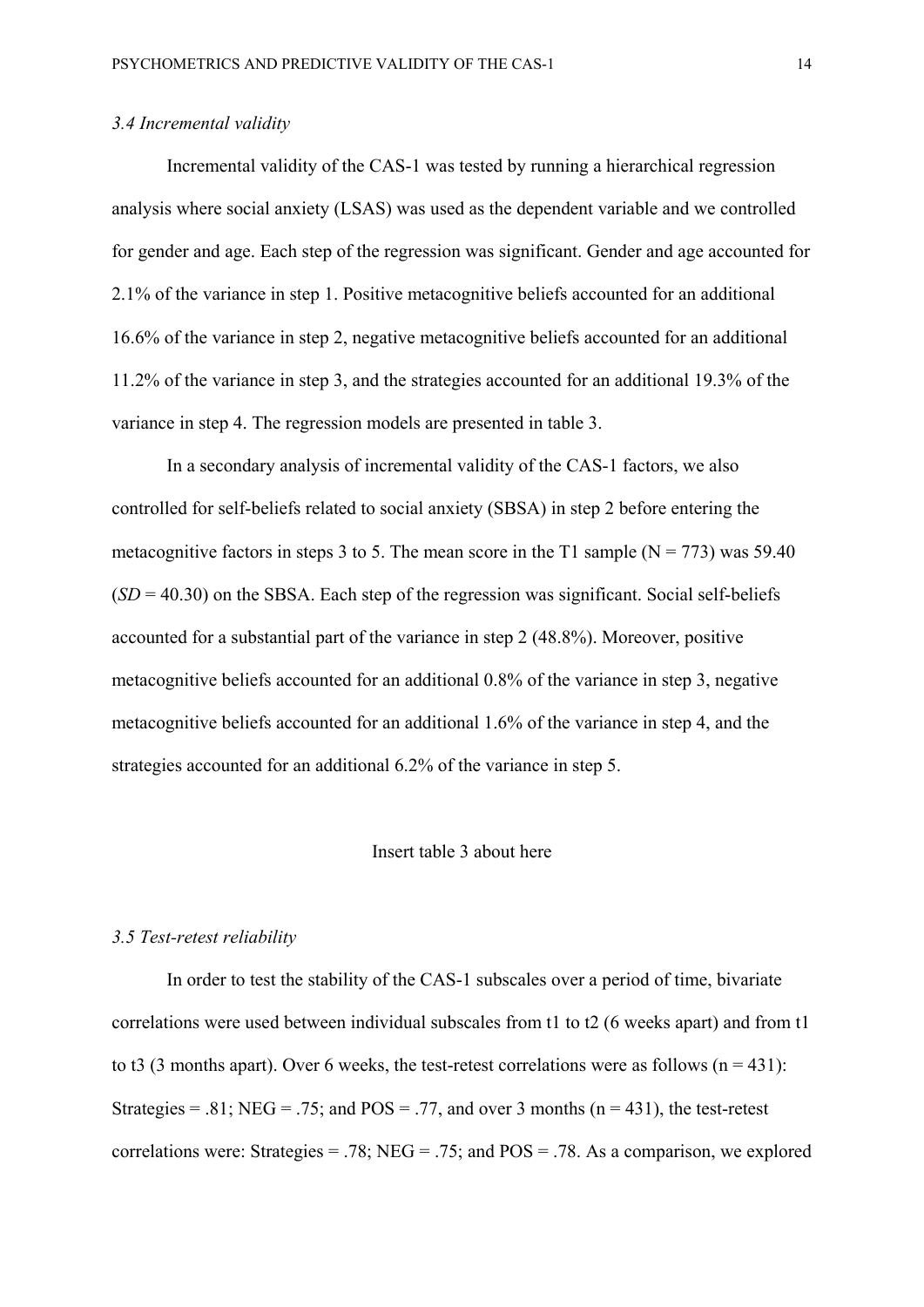the stability of symptom measures over the same time intervals. The correlations over 6 weeks were  $(n = 431)$ : depression (PHO-9) = .83; generalised anxiety (GAD-7) = .79; social anxiety (LSAS) = .93; and over 12 weeks: depression = .81; generalised anxiety = .76; social anxiety  $= .93$ .

### *3.6 Discriminative validity*

Discriminative validity was tested using two hierarchical logistic regressions, one for generalized anxiety and one for depression, where group membership (below versus above the cut-off for 'case-ness' on the GAD-7 and the PHQ-9) were used as the dependent.

For anxiety, 519 (67.1%) of the participants scored below the cut-off (mean score  $=$ 4.46, std.  $= 2.58$ ), while 254 of the participants scored above the cut-off (mean score  $= 14.06$ , std.  $= 3.23$ ). Positive metacognitive beliefs (odds ratio  $= 1.009$ ), negative metacognitive beliefs (odds ratio = 1.011), and strategies (odds ratio = 1.165) were all significant predictors of group membership at the .01 level and higher scores were associated with belonging to the above-cut-off group. In these steps, the number of correctly classified cases increased to 70.6%, 78.0%, and 84.3%, respectively. In our secondary analysis we controlled for gender and age (step 1), these variables were non-significant as predictors of group membership when the metacognitive factors were entered, and did not add to the number of correctly classified cases.

For depression, 450 (58.2%) of the participants scored below the cut-off (mean score  $= 4.46$ , std.  $= 2.63$ ), while 323 of the participants scored above the cut-off (mean score  $=$ 16.44, std.  $= 4.86$ ). Positive metacognitive beliefs (odds ratio  $= 1.007$ ), negative metacognitive beliefs (odds ratio =  $1.010$ ), and strategies (odds ratio =  $1.150$ ) were all significant predictors of group membership at the .01 level and higher scores were associated with belonging to the above-cut-off group. In these steps, the number of correctly classified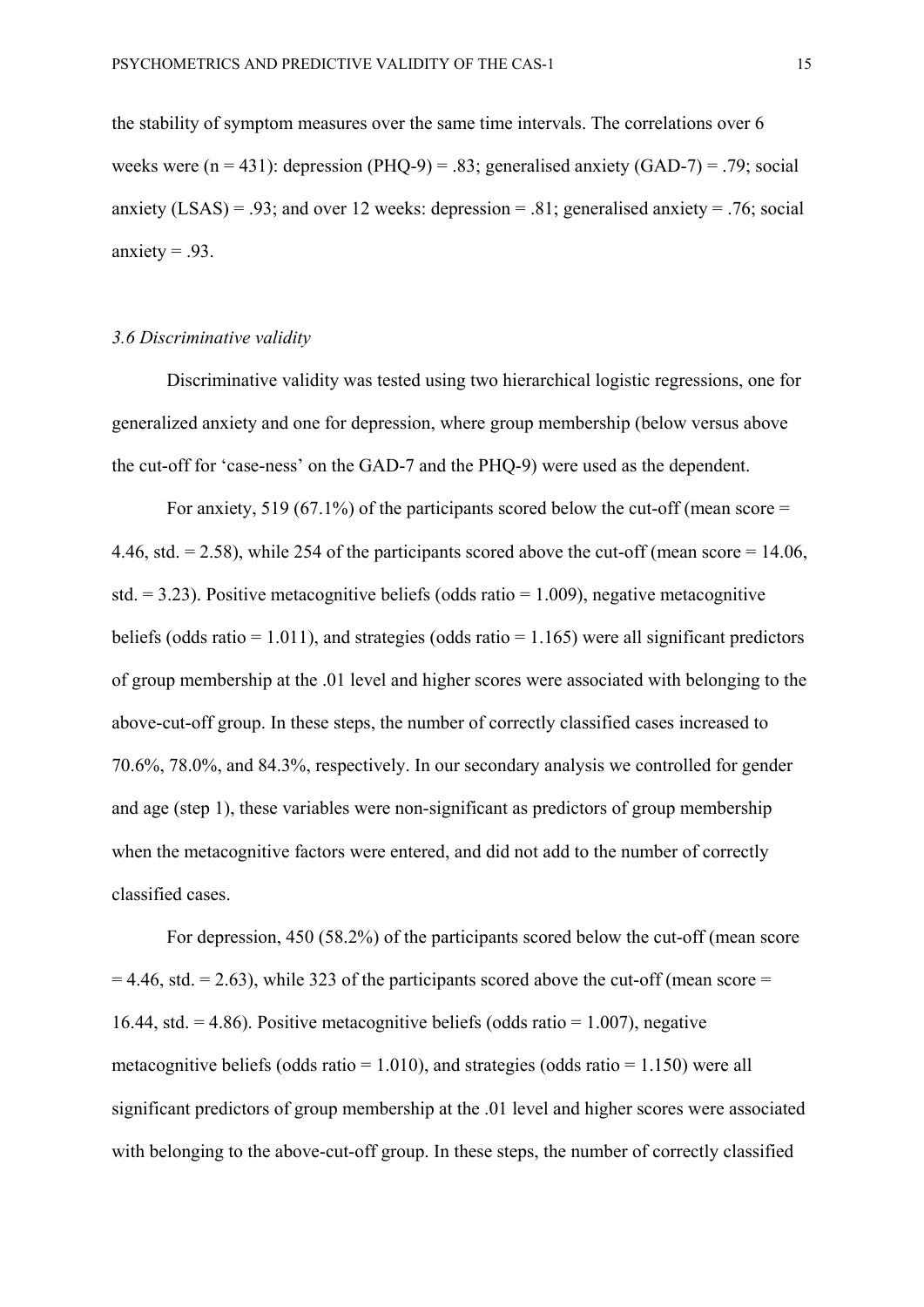cases increased to 63.8%, 74.1%, and 80.4%, respectively. In our secondary analysis we also controlled for gender and age, these variables were non-significant as predictors of group membership when the metacognitive factors were accounted for, and did not add to the number of correctly classified cases.

## **4. Discussion**

The main aim of the study was to test the fit of a three-factor model of the CAS-1 consisting of metacognitive strategies, positive, and negative metacognitive beliefs in a large convenience sample, and to explore subscale reliability and validity.

Convenience sampling was used to recruit participants for the present study, and participants were invited to participate through advertisement on social media that were distributed by voluntary organizations for mental health in Norway. This fact may explain why our sample on average reported elevated emotional distress symptoms. For example, in the general population, the mean score on the GAD-7 and on the PHQ-9 have been reported to be around 3 points (Löve et al., 2008; Kocalevent, Hinz, & Brähler, 2013). In comparison, our sample had a mean score of approximately 7 points on the GAD-7 and approximately 9 points on the PHQ-9. Furthermore, our sample scored on average approximately 46 points on the LSAS and 59 points on the SBSA, which indicate elevated social anxiety levels (Rytwinski et al., 2009; Wong et al., 2014). Taken together, these findings indicate that our analyses are conducted in a sample with elevated psychopathology symptoms but where the diagnostic status is unknown.

The fit and structure of the proposed three-factor model was tested using CFA. The recommended fit indices on the CFI, TLI, RMSEA and SRMR were achieved. However, the chi-square was found to be significant which indicates a poor fitting model, but the chi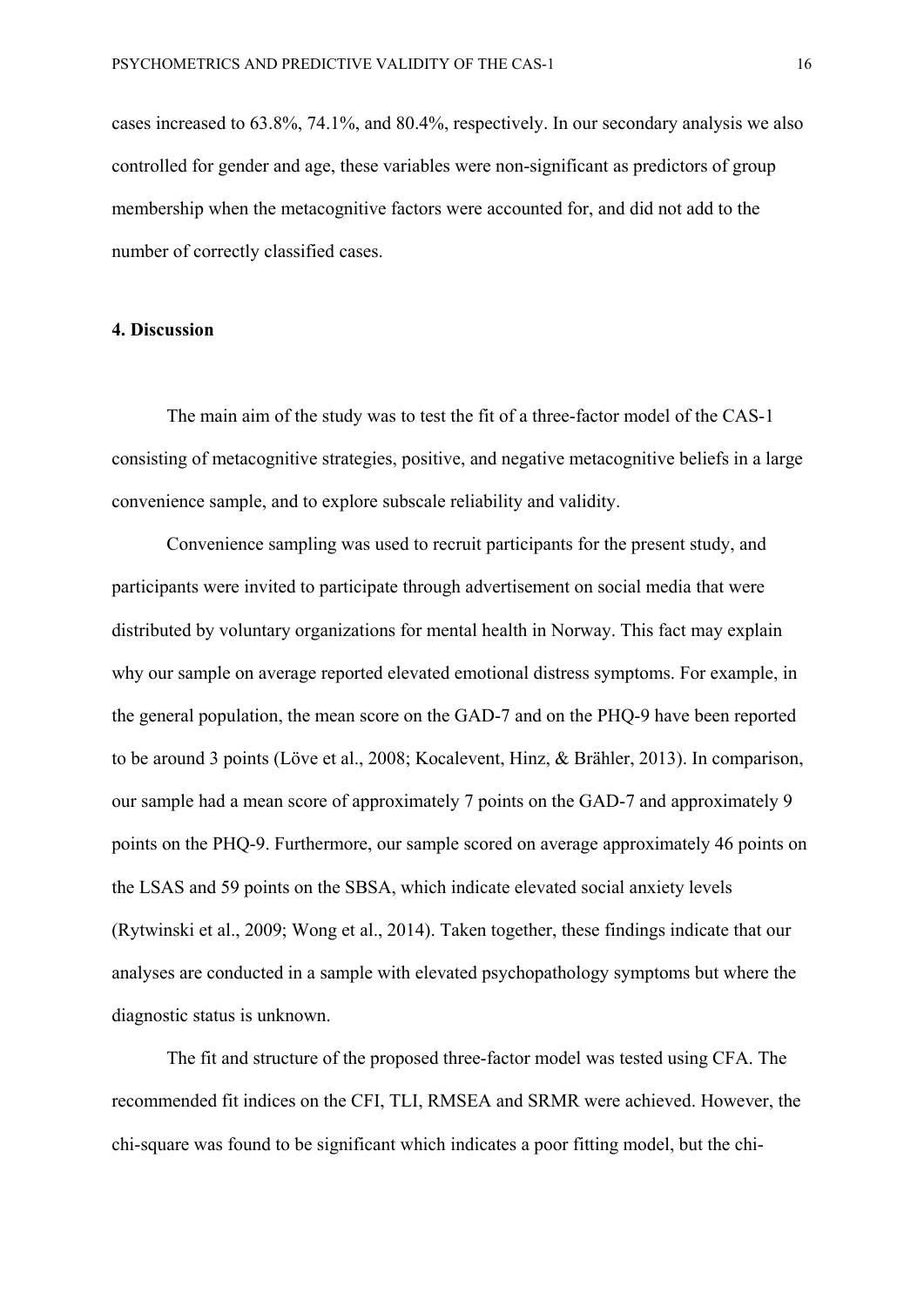square statistic is very sensitive to sample sizes and models with larger numbers of observed variables (Hair et al., 2014). Thus, the fit indices indicated that the suggested three-factor structure had an acceptable fit to the data. As expected, the three factors were significantly and positively correlated with each other, and negative metacognitive beliefs were more strongly associated with the CAS strategies than positive metacognitive beliefs.

In the final three-factor model, three inter-correlations between item error terms were added to improve the model fit. The first correlation was added between item 4e ("Worrying helps me cope"), and item 4f ("Focusing on possible threat can keep me safe"), the second correlation was added between item 3c ("tried not to think about things") and 3d ("tried to control my emotions"), and the final correlation was added between 3d and 3f ("controlled my symptoms"). High correlation between items could reflect sub-factors not modelled, for example item 3c, 3d and 3f might tap a latent "internal control" factor, but we did not explore this further in the present study. Moreover, some of the factor loading of the individual items (e.g. 3e "Used alcohol/drugs") were low. One explanation for this observation is low variation in our data for this particular item. Overall model fit could likely be improved by deleting such items. However, the primary aim of the present study was not to alter the measure but to evaluate the structural relations between the three-factor solution which is most in line with the metacognitive model (Wells, 2009). Moreover, conceptually there is good reason for separating positive beliefs about worry and threat monitoring, and items such as 3e ("Used alcohol/drugs") might load higher on the CAS factor in some clinical samples where alcohol/drug use is common and may have clinical utility in individual cases.

The internal consistencies were found to be acceptable to good for the CAS-1 factors, indicating acceptable reliability. This is in line with previous studies that have reported acceptable to good internal consistency for the CAS-1 total scale (Fergus et al., 2012; 2013; Fergus & Scullin, 2017; Kowalski & Dragan, 2019; Sellers et al., 2018), and with the study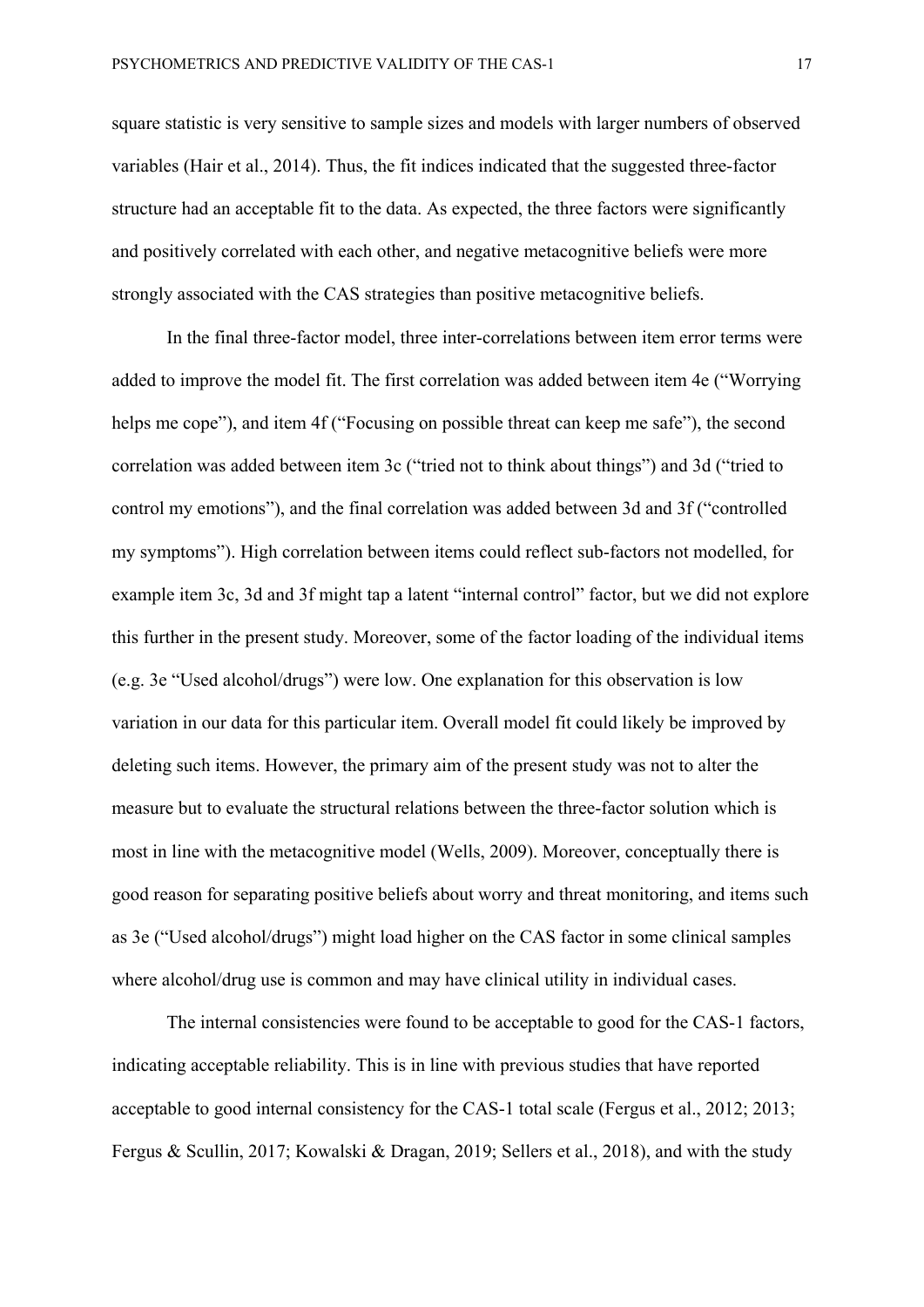by Hoffart et al. (2018) that reported good internal consistency for the same three-factor structure as explored here.

Convergent validity was tested by correlating the CAS-1 factors with symptoms of anxiety and depression, and significant positive relationships were found between the variables. The factor measuring strategies showed the strongest association with symptoms, followed by negative- and then positive metacognitive beliefs. This finding is in line with theory where the CAS is the proximal cause of emotional distress and is a maintaining factor whilst the metacognitions are underlying factors contributing more to vulnerability, with negative beliefs seen as the strongest of the two belief domains. Previous studies have reported positive correlations between the CAS-1 total score and anxiety- and depression (Fergus et al., 2012; 2013; Sellers et al., 2018), but the present study adds to these findings as it shows that different aspects measured with the CAS-1 relate to emotional distress with varying strengths.

Incremental validity was tested by running hierarchical linear regression analysis for social anxiety when controlling gender and age in the cross-sectional data. The three CAS-1 factors each accounted for a substantial amount of the variance in their specified step. This finding adds preliminary support to the notion that metacognitive strategies and beliefs (positive and negative) are related but distinct predictive components. Moreover, when also controlling for social self-beliefs before entering the metacognitive factors in our follow-up analysis, each of the three CAS-1 factors explained additional variance in social anxiety on their specified step. This finding expands on previous studies that have demonstrated incremental validity of the CAS-1 total score. Fergus et al. (2013) demonstrated that the CAS-1 total scale had incremental validity as it made a unique contribution to symptoms after controlling for "psychological inflexibility", Fergus and Scullin (2017) demonstrated incremental validity of the CAS-1 total score as it accounted for unique variance in sleep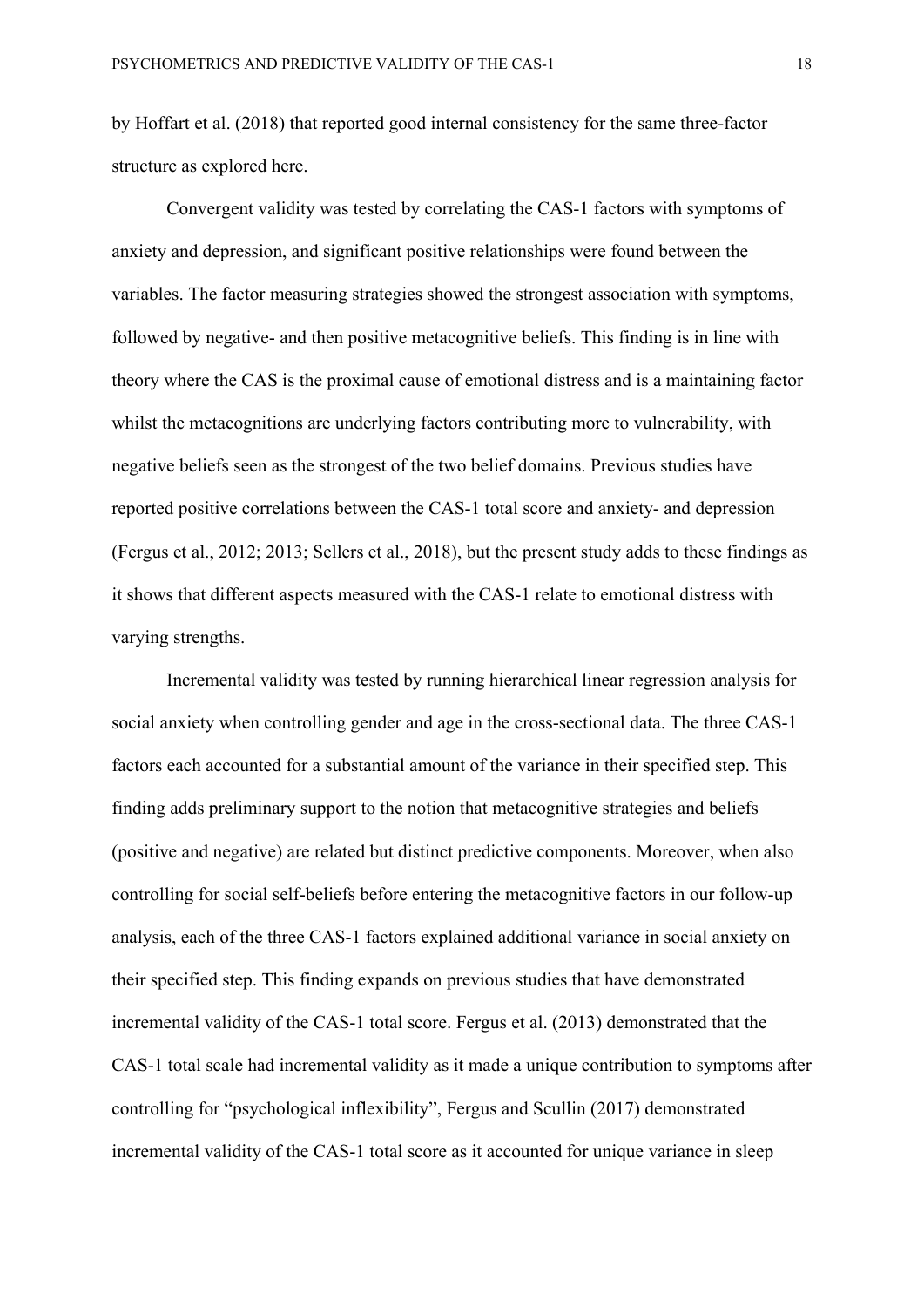difficulties after controlling for demographic variables, physical health and negative affect. Kowalski and Dragan (2019) demonstrated the CAS-1 total score explained variance in quality of life after controlling for generic metacognitive beliefs and rumination.

The CAS-1 subscales showed some stability over the re-test intervals (6 weeks and 3 months) which indicates that the CAS-1 assesses relatively stable attributes, which would not be ideal for a state measure. However, the stability over the time interval in the current study for the CAS-1 factors parallels that seen in the symptom measures. One must take into consideration the short-term observational nature of the present study, and therefore one would not expect high variation in metacognitive strategies and beliefs nor symptoms over the re-test intervals. Data from other studies have suggested that the measure is sensitive to treatment effects (Capobianco et al., 2018; Hoffart et al., 2018; Hutton et al., 2014; Nordahl & Wells, 2018).

We found that the CAS-1 factors may have discriminative validity as they all were significant predictors of group membership in terms of scoring below/above clinically meaningful cut-off points for both generalized anxiety and depression symptoms. In both models, metacognitive strategies demonstrated the strongest discriminative ability. This finding is in line with the metacognitive model which conceptualises metacognitive strategies as the most proximal cause of disorder (Wells & Matthews, 1994; Wells, 2009). Our findings is also in line with the recent study by Kowalski and Dragan (2019) that demonstrated discriminative validity for a composite variable consisting of metacognitive strategies and beliefs (including the CAS-1 items). Moreover, our results add to those of Kowalski and Dragan (2019) by demonstrating discriminative validity of the CAS-1 factors.

There are several implications of our findings. The CAS-1 can be meaningfully divided into three subscales which assess metacognitive strategies, positive, and negative metacognitive beliefs. As these factors appear to have acceptable reliability and validity, it is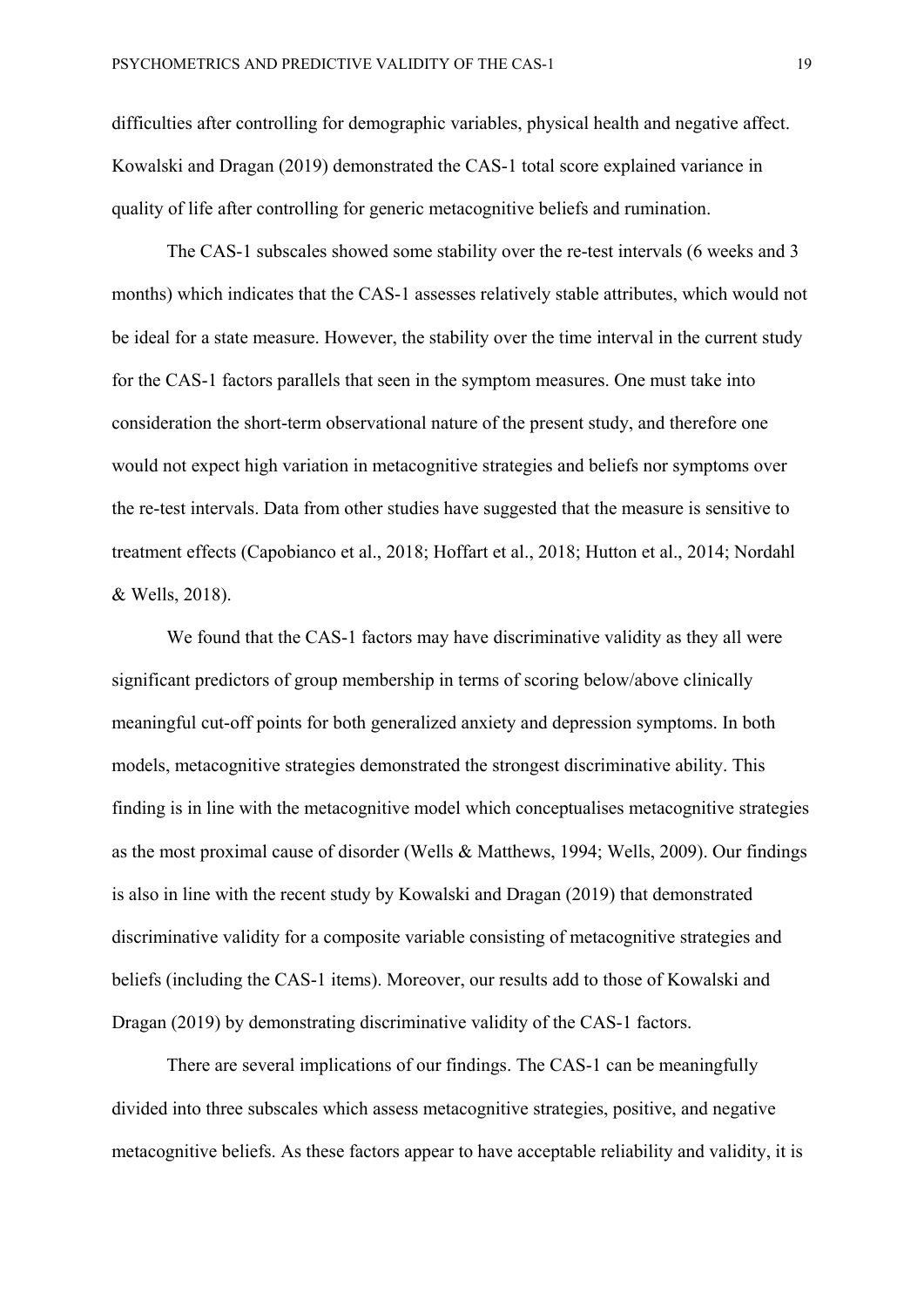recommended they continue to be used in clinical and research settings to monitor and assess change in conceptually important metacognitive dimensions. The CAS-1 can be used when there is a need for a brief measure that takes both metacognitive strategies and beliefs into consideration. A recent study by Hoffart et al. (2018) is an example of how the CAS-1 could be used to examine metacognitive mechanisms of change during treatment.

The present study has several limitations that should be acknowledged. Our participants were a convenience sample, and we found a strong indication for elevated psychopathology symptoms in the sample compared to population based samples. However, we have no information on the participants' diagnostic status. There was also a substantial loss of participants from time 1 to the subsequent time points. In addition, the sample consisted of mostly female participants potential gender differences in latent models were not taken into consideration. These limitations may compromise the generalizability of our findings. Stability was tested over relatively long time intervals compared to how the CAS-1 originally was intended to be used, for example as part of weekly treatment sessions, suggesting scores are stable, but data form other studies demonstrates that the instrument is sensitive to change and therefore useful clinically (Hutton et al., 2014; Capobianco et al., 2018; Nordahl & Wells, 2018; Hoffart et al., 2018). Whilst research should evaluate the psychometric properties of the CAS in other (e.g. clinical) samples, the present study provides preliminary evidence for the CAS-1 as a valid measure to assess relationships between metacognitive strategies, beliefs and symptoms and thereby evaluate important within- and between person effects in clinical- and research settings.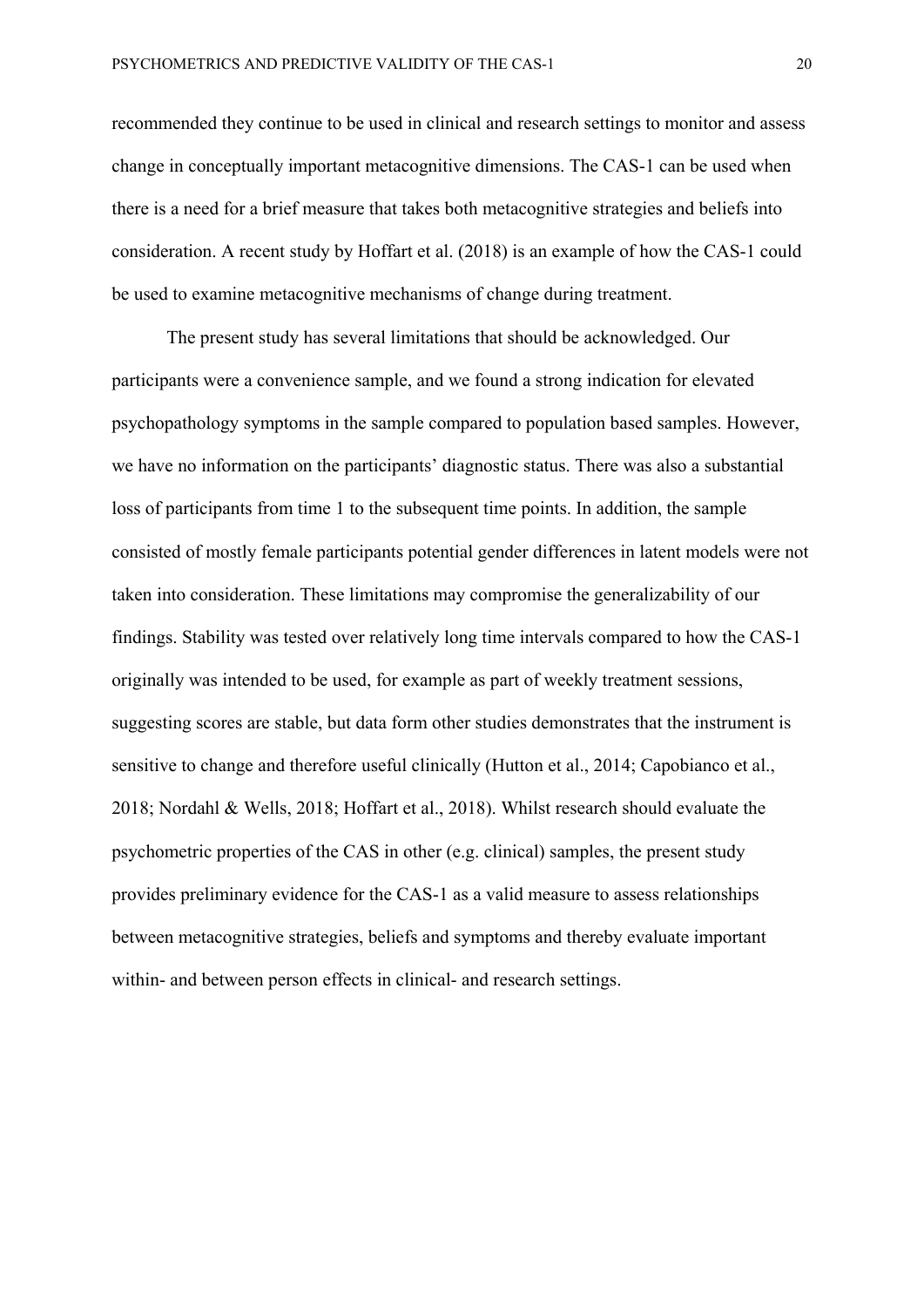# **Conflict of interest:**

On behalf of both authors, the corresponding author states that there is no conflict of interest.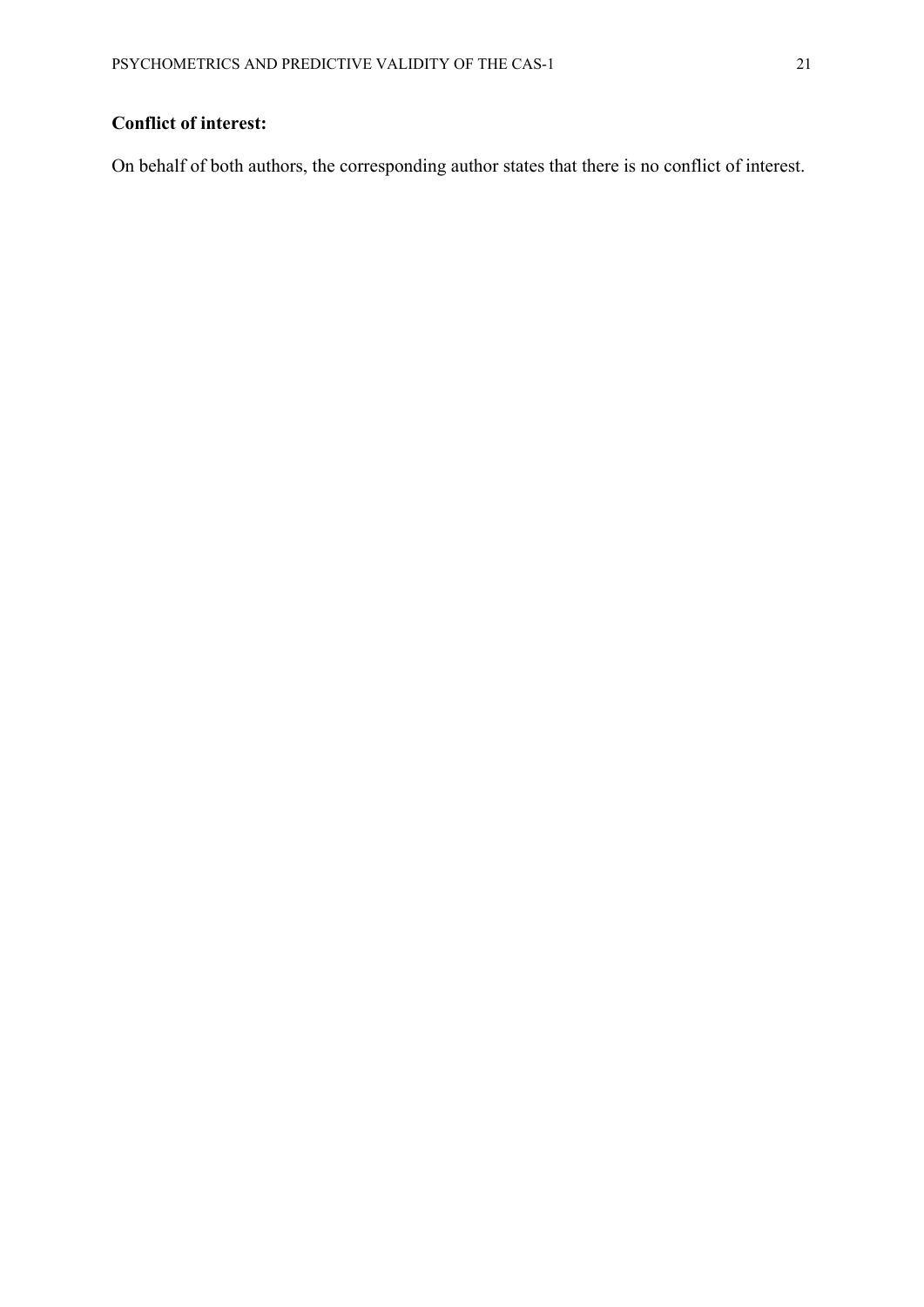### **References**

- Capobianco, L., Reeves, D., Morrison, A. P., & Wells, A. (2018). Group Metacognitive Therapy vs. Mindfulness Meditation Therapy in a Transdiagnostic Patient Sample: A Randomised Feasibility Trial. *Psychiatry Research*, *259*, 554-561. https://doi.org/10.1016/j.psychres.2017.11.045
- Cartwright-Hatton, S., & Wells, A. (1997). Beliefs about worry and intrusions: The Meta-Cognitions Questionnaire and its correlates. *Journal of Anxiety Disorders, 11*, 279- 296. doi:10.1016/S0887-6185(97)00011-X
- Clark, D. M., & Wells, A. (1995). A cognitive model of social phobia. In R. G. Heimberg, M. R. Liebowitz, D. A. Hope & F. Schneier, R. (Eds.), *Social Phobia: Diagnosis, Assessment, and Treatment* (pp. 69-93). New York: The Guilford Press.
- Fergus, T. A., Bardeen, J. R., & Orcutt, H. K. (2012). Attentional control moderates the relationship between activation of the cognitive attentional syndrome and symptoms of psychopathology. *Personality and Individual Differences*, *53*, 213-217. https://doi.org/10.1016/j.paid.2012.03.017
- Fergus, T. A., & Scullin, M. K. (2017). The cognitive attentional syndrome is associated with sleep difficulties in a community sample. *Behavioral Sleep Medicine*, *15*, 410-420. https://doi.org/10.1080/15402002.2016.1141771
- Fergus, T. A., Valentiner, D. P., McGrath, P. B., Gier-Lonsway, S., & Jencius, S. (2013). The cognitive attentional syndrome: examining relations with mood and anxiety symptoms and distinctiveness from psychological inflexibility in a clinical sample. *Psychiatry Research*, *210*, 215-219. https://doi.org/10.1016/j.psychres.2013.04.020
- Fresco, D. M., Coles, M. E., Heimberg, R. G., Liebowitz, M. R., Hami, S., Stein, M. B., & Goetz, D. (2001). The Liebowitz Social Anxiety Scale: a comparison of the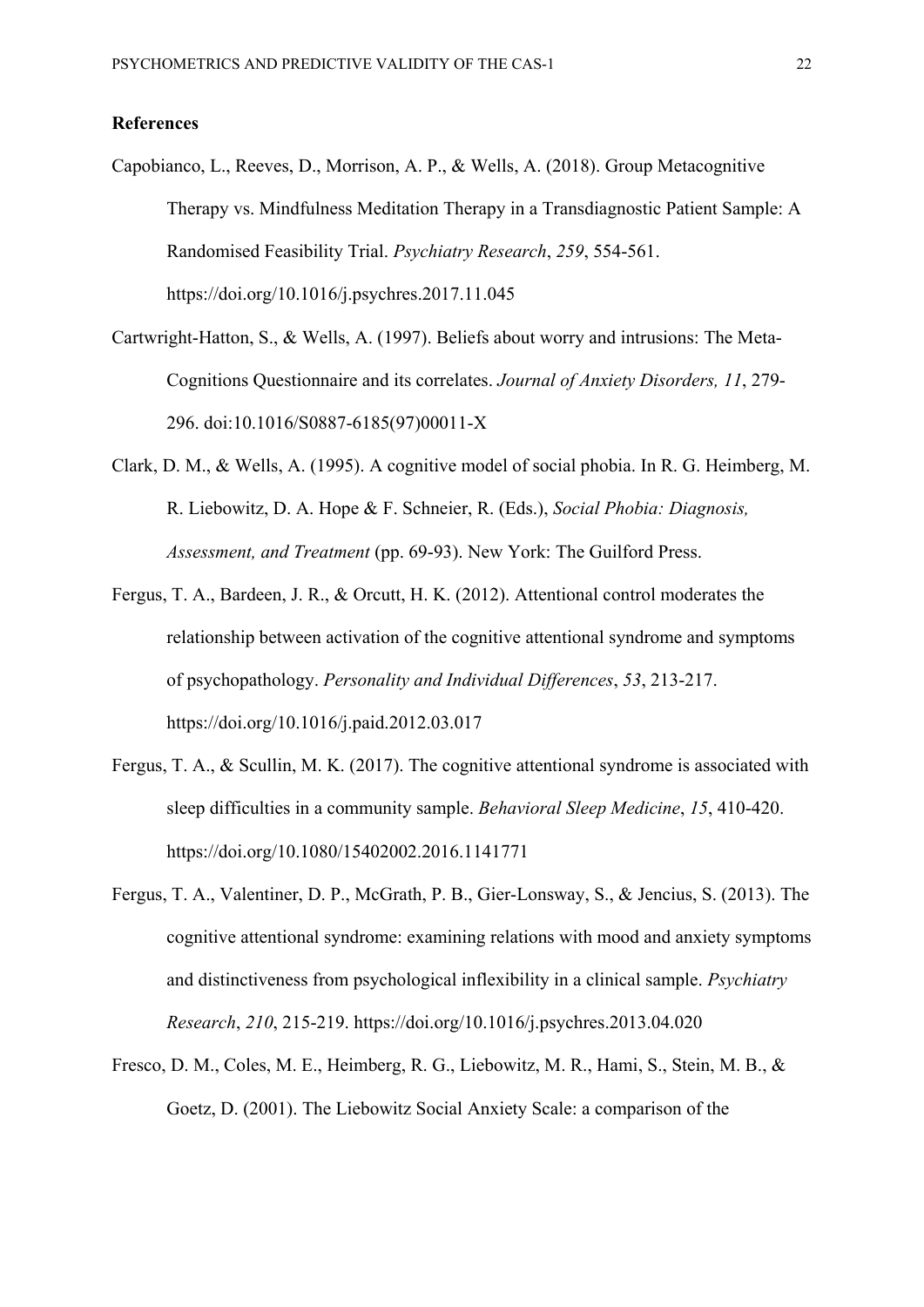psychometric properties of self-report and clinician-administered formats.

*Psychological Medicine*, *31*, 1025-1035. https://doi.org/10.1017/S0033291701004056

- Garver, M. S., & Mentzer, J. T. (1999). Logistics research methods: employing structural equation modeling to test for construct validity. *Journal of Business Logistics*, *20*, 33- 57.
- Gkika, S., Wittkowski, A., & Wells, A. (2017). Social cognition and metacognition in social anxiety: A systematic review. *Clinical Psychology & Psychotherapy, 25*, 10-30. doi:10.1002/cpp.2127
- Gregory, B., Wong, Q. J., Marker, C. D., & Peters, L. (2018). Maladaptive Self-Beliefs During Cognitive Behavioural Therapy for Social Anxiety Disorder: A Test of Temporal Precedence. *Cognitive Therapy and Research, 42*, 261-272. https://doi.org/10.1007/s10608-017-9882-5
- Hair, J. F., Black, W. C., Babin, B. J., & Anderson, R. E. (2014). In J. F. Hair, Jr., W. C. Black, B. J. Babin, & R. E. Anderson (Eds.), *Multivariate data analysis* (Pearson new international seventh ed.). Harlow, Essex: Pearson.
- Hoffart, A., Johnson, S. U., Nordahl, H. M., & Wells, A. (2018). Mechanisms of change in metacognitive and cognitive behavioral therapy for treatment-resistant anxiety: The role of metacognitive beliefs and coping strategies. *Journal of Experimental Psychopathology*, *9*, 1-10. https://doi.org/10.1177/2043808718787414
- Hu, L. T., & Bentler, P. M. (1999). Cutoff criteria for fit indexes in covariance structure analysis: Conventional criteria versus new alternatives. *Structural Equation Modeling: A Multidisciplinary Journal*, *6*, 1-55. https://doi.org/10.1080/10705519909540118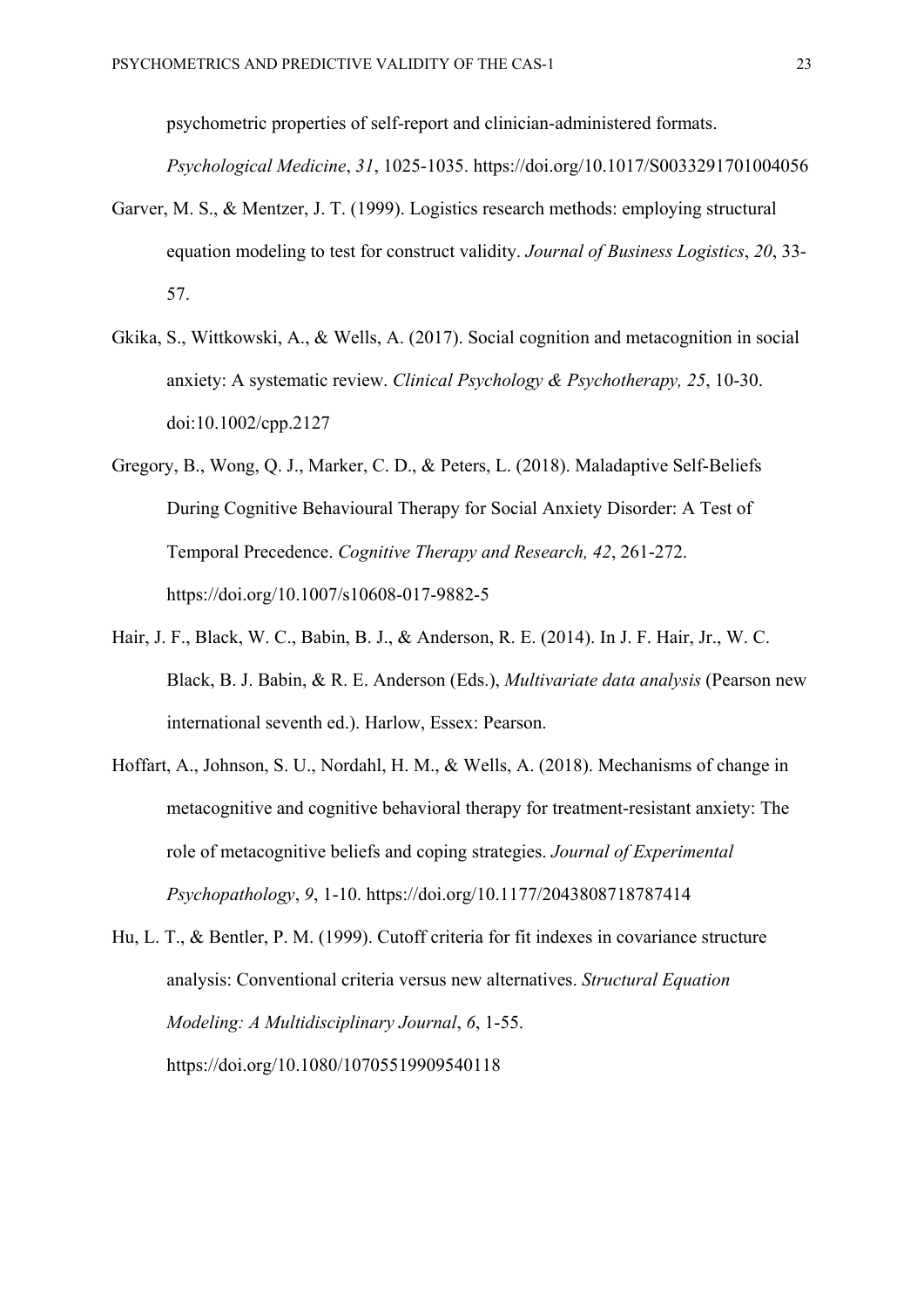- Hutton, P., Morrison, A. P., Wardle, M., & Wells, A. (2014). Metacognitive therapy in treatment-resistant psychosis: a multiple-baseline study. *Behavioural and Cognitive Psychotherapy*, *42*, 166-185. https://doi.org/10.1017/S1352465812001026
- Kocalevent, R. D., Hinz, A., & Brähler, E. (2013). Standardization of the depression screener patient health questionnaire (PHQ-9) in the general population. *General Hospital Psychiatry, 35*, 551-555. https://doi.org/10.1016/j.genhosppsych.2013.04.006
- Kowalski, J., & Dragan, M. (2019). Cognitive-attentional syndrome The psychometric properties of the CAS-1 and multi-measure CAS-based clinical diagnosis. *Comprehensive Psychiatry, 91*, 13-21. https://doi.org/10.1016/j.comppsych.2019.02.007
- Kroenke, K., Spitzer, R. L., & Williams, J. B. (2001). The PHQ‐9: validity of a brief depression severity measure. *Journal of General Internal Medicine*, *16*, 606-613. https://doi.org/10.1046/j.1525-1497.2001.016009606.x
- Kroenke, K., Spitzer, R. L., Williams, J. B., & Löwe, B. (2010). The patient health questionnaire somatic, anxiety, and depressive symptom scales: a systematic review. *General Hospital Psychiatry*, *32*, 345-359.

https://doi.org/10.1016/j.genhosppsych.2010.03.006

Liebowitz, M. R. (1987). Social Phobia. In D. F. Klein (Ed.), *Anxiety.* New York, NY: Karger.

Löwe, B., Decker, O., Müller, S., Brähler, E., Schellberg, D., Herzog, W., & Herzberg, P. Y. (2008). Validation and standardization of the Generalized Anxiety Disorder Screener (GAD-7) in the general population. *Medical Care*, *46*, 266-274. doi:10.1097/MLR.0b013e318160d093

Manea, L., Gilbody, S., & McMillan, D. (2015). A diagnostic meta-analysis of the Patient Health Questionnaire-9 (PHQ-9) algorithm scoring method as a screen for depression.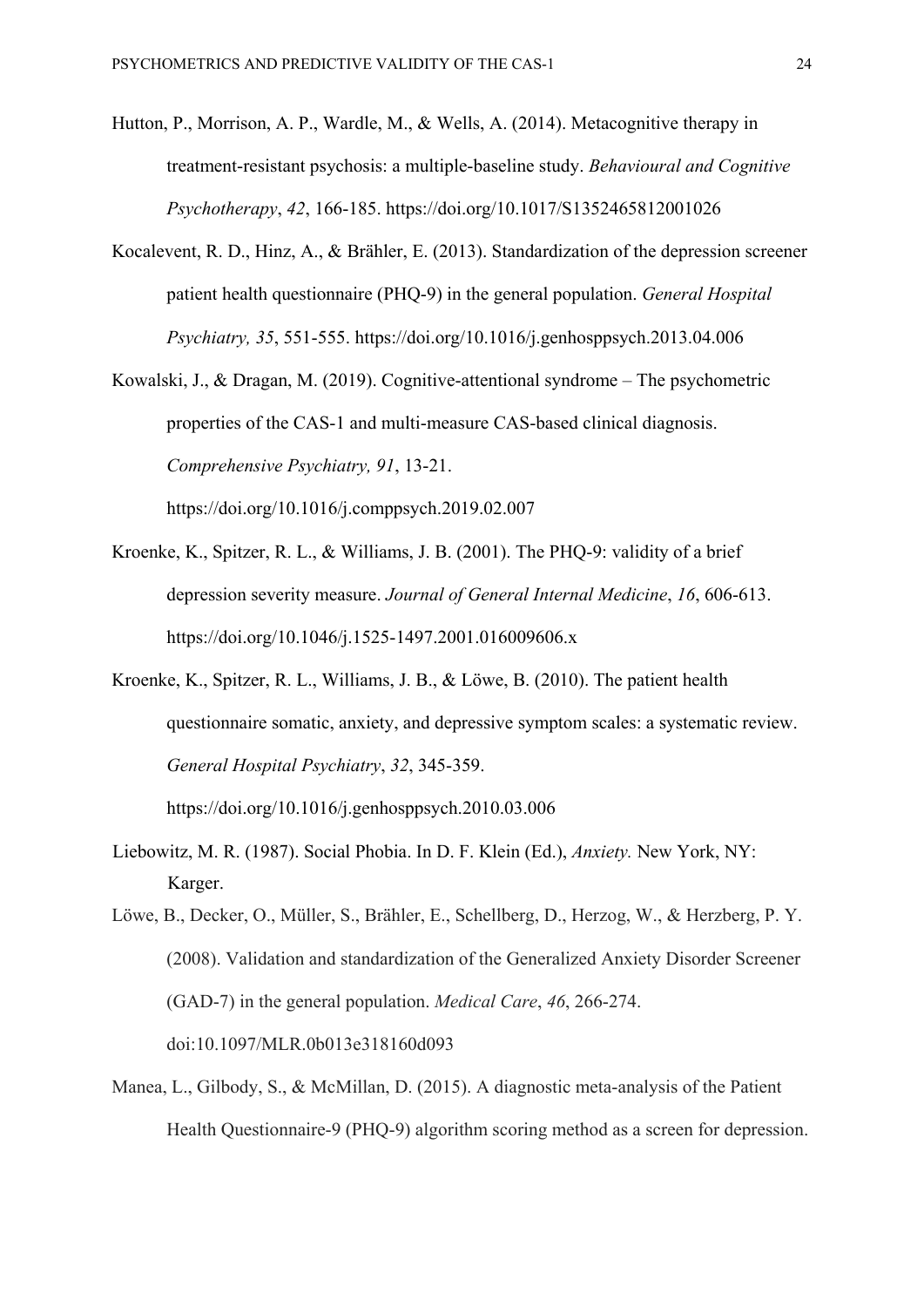*General Hospital Psychiatry*, *37*, 67-75.

https://doi.org/10.1016/j.genhosppsych.2014.09.009

Meyer, T. J., Miller, M. L., Metzger, R. L., & Borkovec, T. D. (1990). Development and validation of the penn state worry questionnaire. *Behaviour Research and Therapy*, *28*, 487-495. https://doi.org/10.1016/0005-7967(90)90135-6

Nolen-Hoeksema, S., & Morrow, J. (1991). A prospective study of depression and posttraumatic stress symptoms after a natural disaster: the 1989 Loma Prieta Earthquake. *Journal of Personality and Social Psychology*, *61*, 115-121. http://dx.doi.org/10.1037/0022-3514.61.1.115

- Nordahl H., Hjemdal O., Hagen R., Nordahl H. M., and Wells, A. (2019). What Lies Beneath Trait-Anxiety? Testing the Self-Regulatory Executive Function Model of Vulnerability. *Front. Psychol.* 10:122. doi:10.3389/fpsyg.2019.00122
- Nordahl, H., & Wells, A. (2018). Metacognitive Therapy for Social Anxiety Disorder: An A-B Replication Series Across Social Anxiety Subtypes. *Frontiers in Psychology,* 9:540. https://doi.org/10.3389/fpsyg.2018.00540
- Normann, N., & Morina, N. (2018). The Efficacy of Metacognitive Therapy: A Systematic Review and Meta-Analysis. *Frontiers in Psychology*, 9:2211. doi:10.3389/fpsyg.2018.02211
- Rochat, L., Manolov, R., & Billieux, J. (2018). Efficacy of metacognitive therapy in improving mental health: A meta‐analysis of single‐case studies. *Journal of Clinical Psychology*, *74*, 896-915. https://doi.org/10.1002/jclp.22567
- Rytwinski, N. K., Fresco, D. M., Heimberg, R. G., Coles, M. E., Liebowitz, M. R., Cissell, S., . . . Hofmann, S. G. (2009). Screening for social anxiety disorder with the self‐ report version of the Liebowitz Social Anxiety Scale. *Depression and Anxiety, 26*, 34- 38. doi:10.1002/da.20503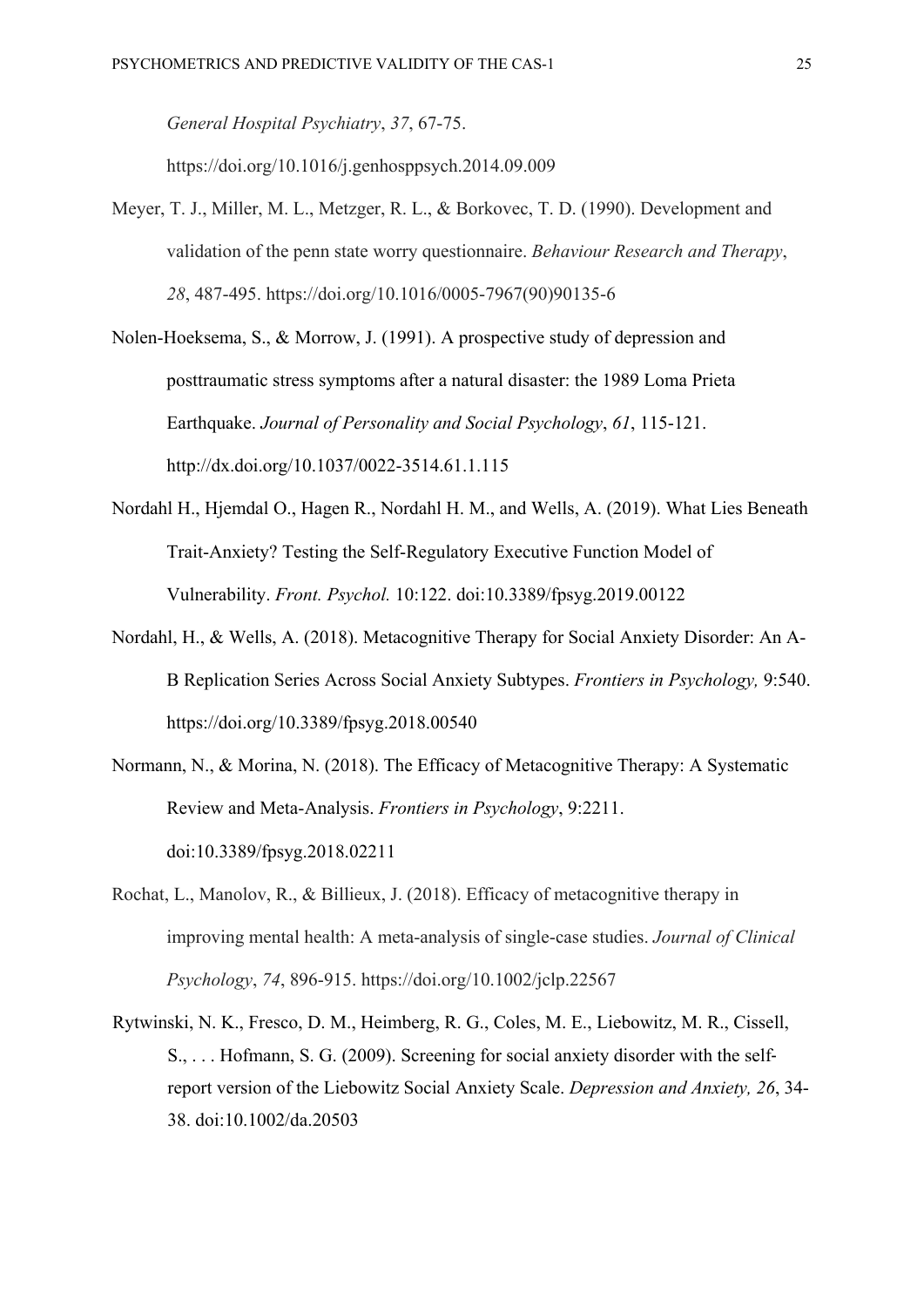- Sica, C., Steketee, G., Ghisi, M., Chiri, L. R., & Franceschini, S. (2007). Metacognitive beliefs and strategies predict worry, obsessive–compulsive symptoms and coping styles: A preliminary prospective study on an Italian non‐clinical sample. *Clinical Psychology & Psychotherapy*, *14*, 258-268. https://doi.org/10.1002/cpp.520
- Spada, M. M., Mohiyeddini, C., & Wells, A. (2008). Measuring metacognitions associated with emotional distress: Factor structure and predictive validity of the metacognitions questionnaire 30. *Personality and Individual Differences*, *45*, 238-242. http://dx.doi.org/10.1016/j.paid.2008.04.005
- Spitzer, R. L., Kroenke, K., Williams, J. B., & Löwe, B. (2006). A brief measure for assessing generalized anxiety disorder: the GAD-7. *Archives of Internal Medicine*, *166*, 1092-1097. doi:10.1001/archinte.166.10.1092
- Sellers, R., Varese, F., Wells, A., & Morrison, A. P. (2017). A meta-analysis of metacognitive beliefs as implicated in the self-regulatory executive function model in clinical psychosis. *Schizophrenia Research*, *179*, 75-84. https://doi.org/10.1016/j.schres.2016.09.032
- Sellers, R., Wells, A., Parker, S., & Morrison, A. P. (2018). Do people with psychosis engage in unhelpful metacognitive coping strategies? A test of the validity of the Cognitive Attentional Syndrome (CAS) in a clinical sample. *Psychiatry Research*, *259*, 243-250. https://doi.org/10.1016/j.psychres.2017.10.032
- Sun, X., Zhu, C., & So, S. H. W. (2017). Dysfunctional metacognition across psychopathologies: A meta-analytic review. *European Psychiatry, 45*, 139-153. https://doi.org/10.1016/j.eurpsy.2017.05.029
- Wells, A. (2009). *Metacognitive Therapy for Anxiety and Depression*. New York: Guilford press.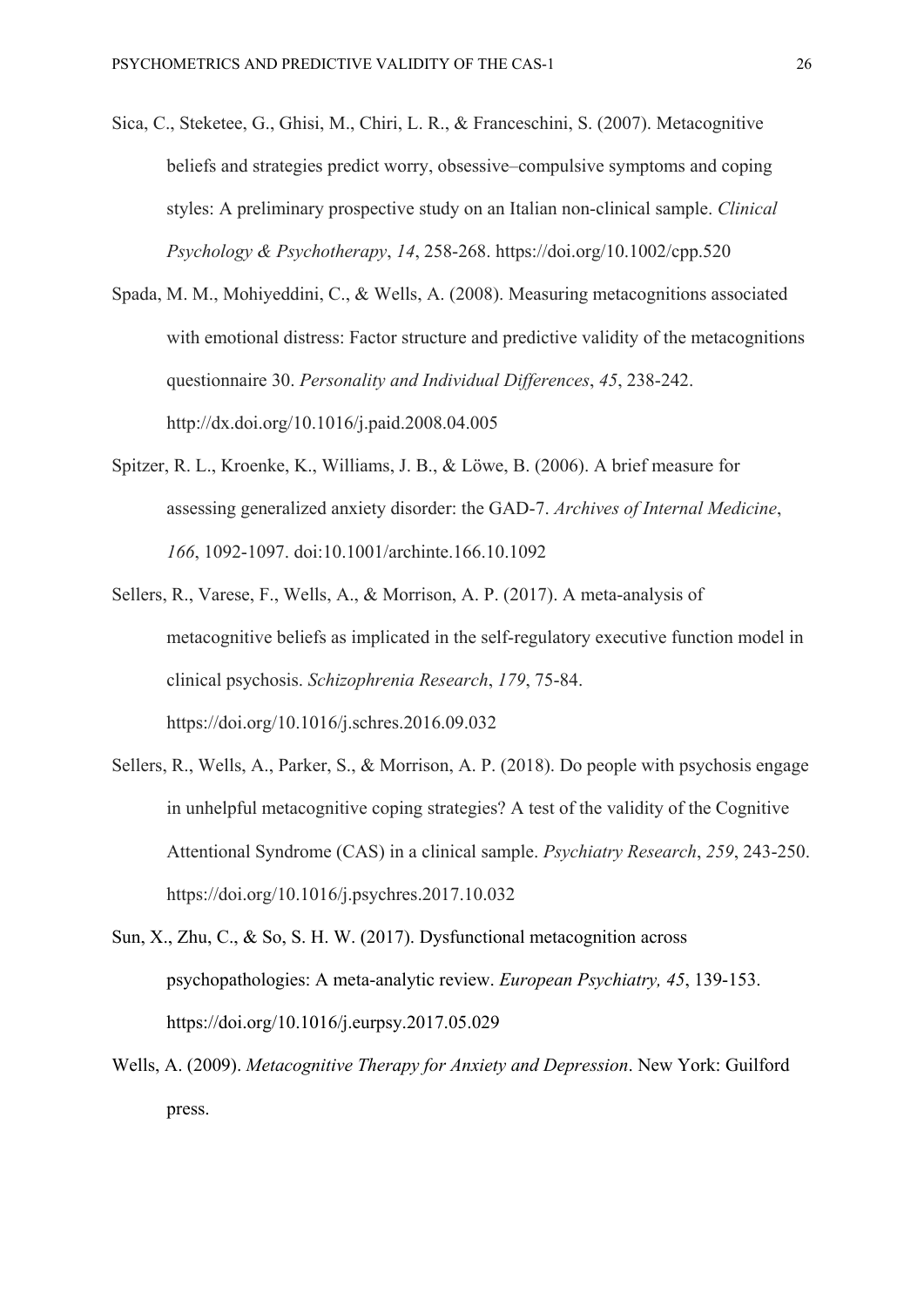- Wells, A., & Cartwright-Hatton, S. (2004). A short form of the metacognitions questionnaire: properties of the MCQ-30. *Behaviour Research and Therapy*, *42*, 385-396. doi:10.1016/S0005-7967(03)00147-5
- Wells, A., & Matthews, G. (1994). *Attention and Emotion: A clinical perspective*. Hove UK: Erlbaum.
- Wells, A. & Matthews, G. (1996). Modelling cognition in emotional disorder: The S-REF model. *Behaviour Research and Therapy, 34*, 881-888. doi:10.1016/S0005- 7967(96)00050-2
- Wong, Q. J., & Moulds, M. L. (2011). A new measure of the maladaptive self-beliefs in social anxiety: Psychometric properties in a non-clinical sample. *Journal of Psychopathology and Behavioral Assessment*, *33*, 273-284. https://doi.org/10.1007/s10862-010-9208-3
- Wong, Q. J., Moulds, M. L., & Rapee, R. M. (2014). Validation of the self-beliefs related to social anxiety scale: a replication and extension. *Assessment*, *21*, 300-311. https://doi.org/10.1177/1073191113485120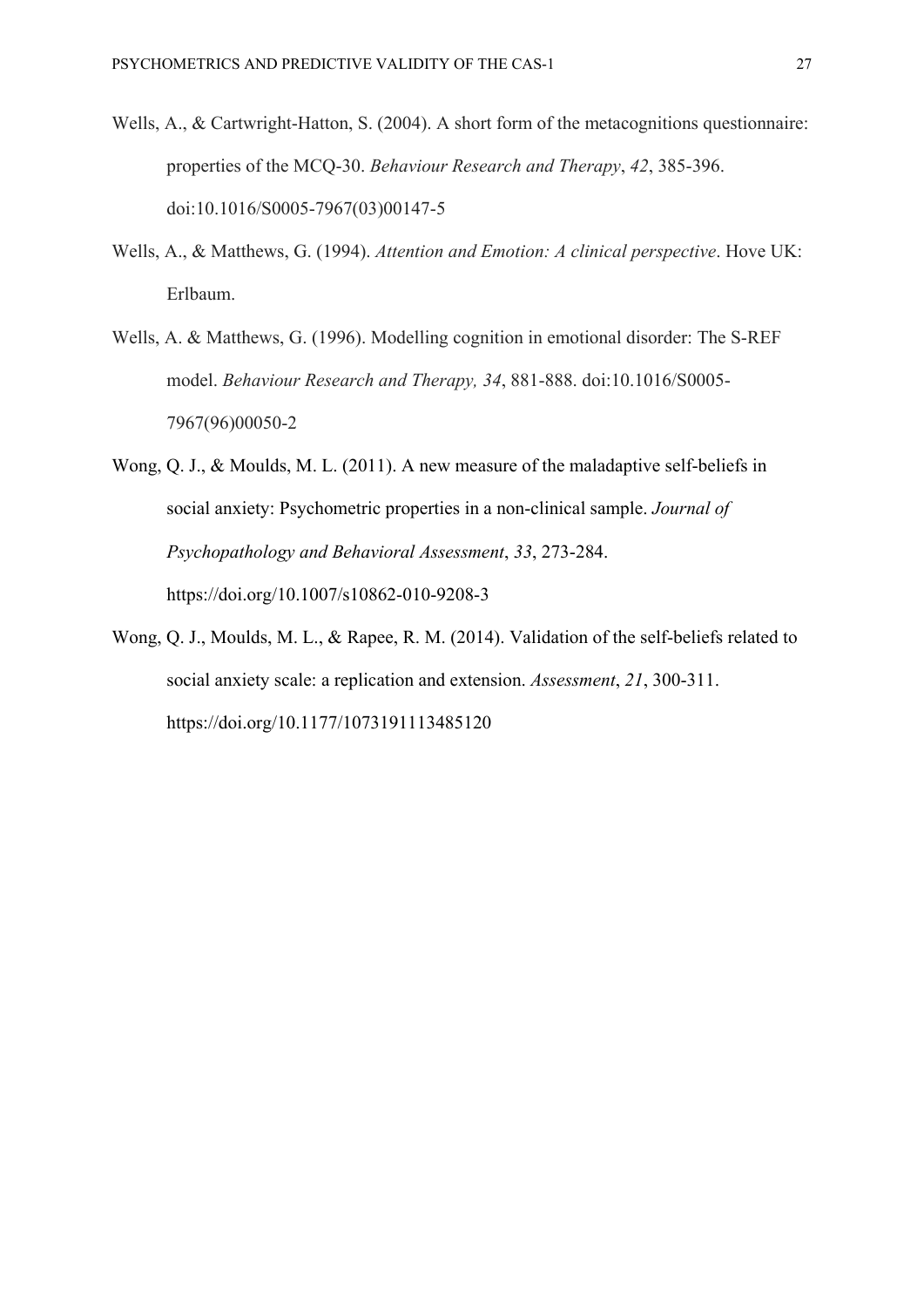

Figure 1: The model for three-factor confirmatory factor analysis ( $N = 773$ ). Ovals represent the CAS-1 subscales (Strategies, negative metacognitive beliefs, positive metacognitive beliefs). Boxes represent CAS-1 items. Circles: errors. Double headed curved arrows: correlations. Straight arrows from subscales to items: regression weights.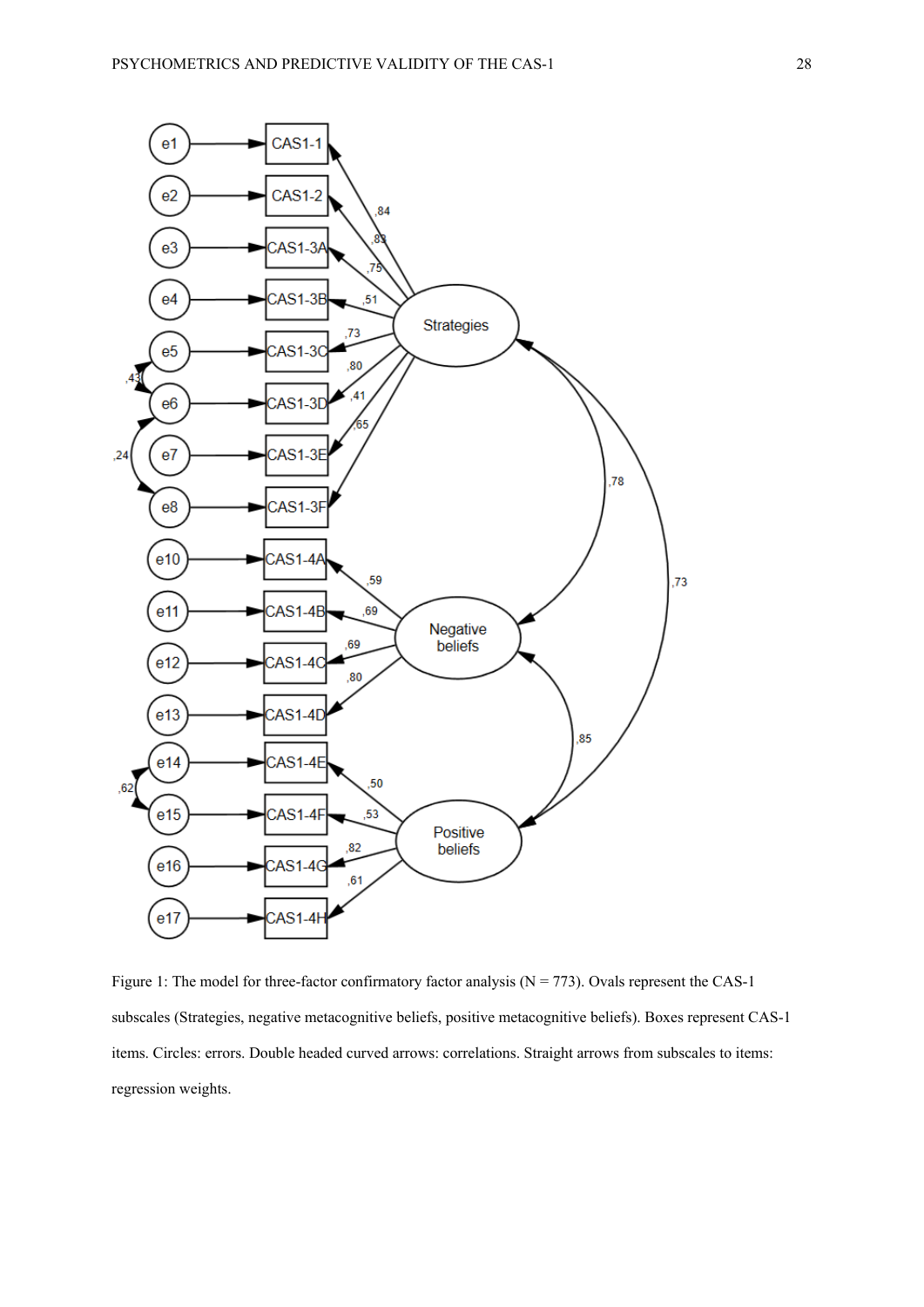| <b>CAS-1</b> subscale | Mean $(SD)$     | Range     | Cronbach's alpha |
|-----------------------|-----------------|-----------|------------------|
| <b>Strategies</b>     | 21.10 (13.76)   | $0 - 64$  | .89              |
| Negative beliefs      | 146.98 (100.21) | $0 - 400$ | .78              |
| Positive beliefs      | 130.89 (90.17)  | $0 - 400$ | .77              |

Table 1: Descriptive data and Cronbach's alphas for the CAS-1 subscales ( $N = 773$ ).

Note: SD = standard deviation.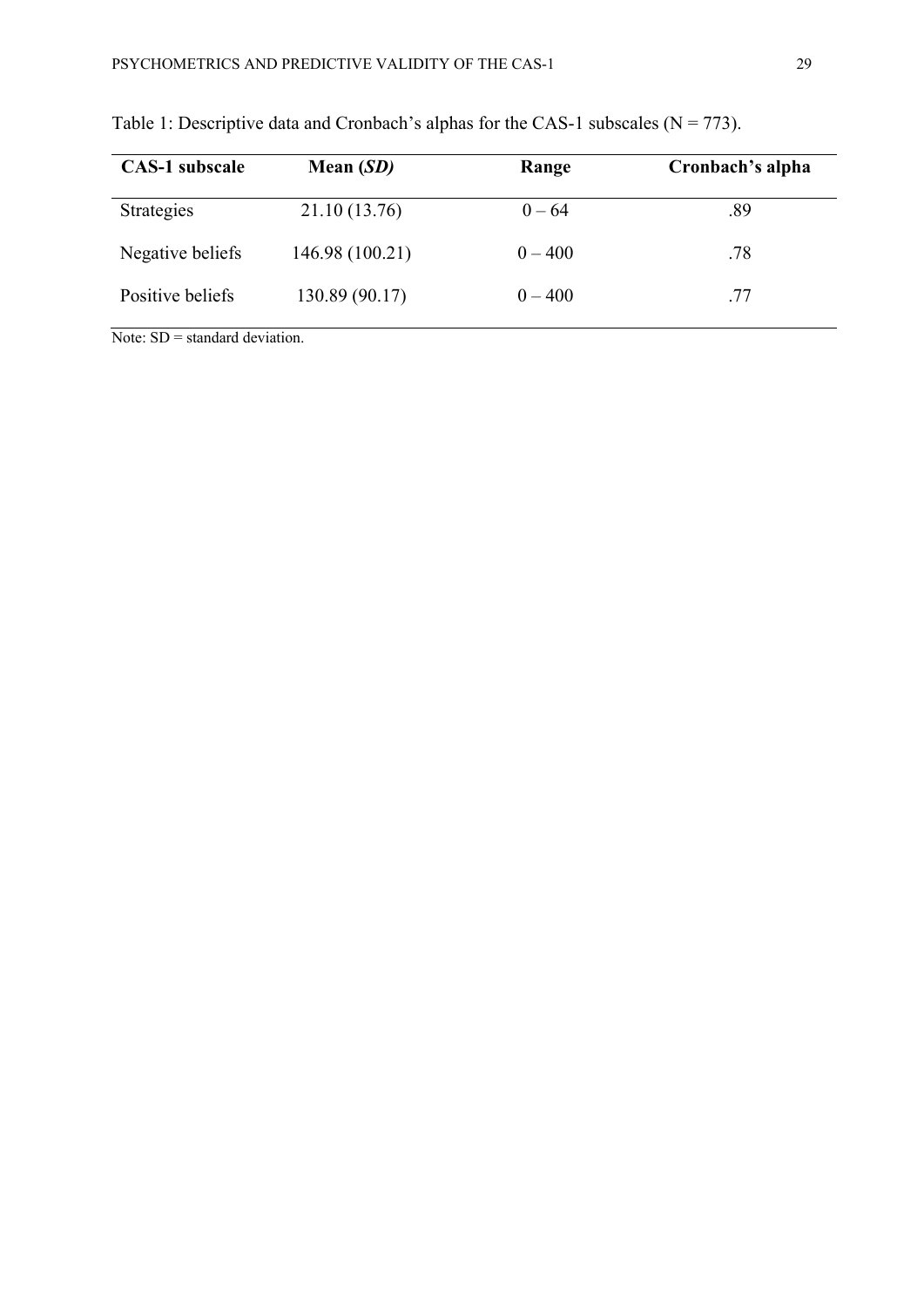|                     | 2.     | 3.     | 4.     | 5.     | 6.     |
|---------------------|--------|--------|--------|--------|--------|
| 1. Strategies       | $.64*$ | $.56*$ | $.79*$ | $.73*$ | $.70*$ |
| 2. Negative beliefs |        | $.58*$ | $.58*$ | $.56*$ | $.52*$ |
| 3. Positive beliefs |        |        | $.43*$ | $.39*$ | $.41*$ |
| 4. GAD-7            |        |        |        | $.84*$ | $.70*$ |
| 5. PHQ-9            |        |        |        |        | $.74*$ |
| 6. LSAS             |        |        |        |        |        |

Table 2: Bivariate correlations between the CAS-1 subscales, generalized anxiety- (GAD-7) depression (PHQ-9), and social anxiety (LSAS) symptoms ( $N = 773$ ).

Note: GAD = Generalized Disorder Scale, PHQ= Patient Health Questionnaire, LSAS = Liebowitz Social

Anxiety Scale, \*p<.01